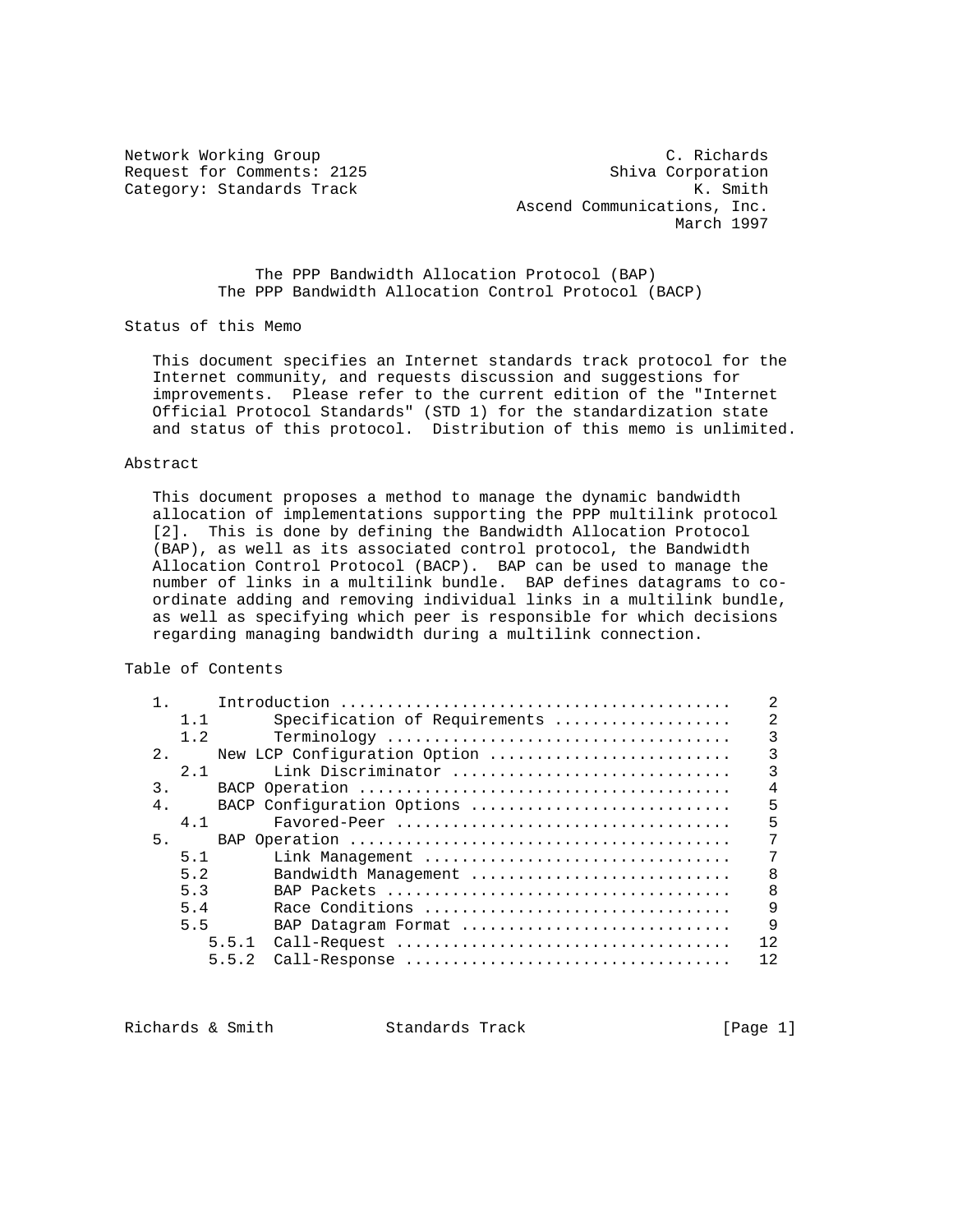| 5.5.3                  | Callback-Request                                       | 13 |
|------------------------|--------------------------------------------------------|----|
| 5.5.4                  | Callback-Response                                      | 13 |
| 5.5.5                  | Link-Drop-Query-Request                                | 13 |
| 5.5.6                  | Link-Drop-Query-Response                               | 13 |
| 5.5.7                  | Call-Status-Indication                                 | 14 |
| 5.5.8                  | Call-Status-Response                                   | 14 |
| 6.                     |                                                        | 14 |
| 6.1                    |                                                        | 15 |
| 6.2                    |                                                        | 17 |
| 6.2.1                  | Phone-Delta Sub-Options                                | 18 |
| 6.3                    | No-Phone-Number-Needed                                 | 19 |
| 6.4                    |                                                        | 20 |
| 6.5                    | Link-Discriminator                                     | 21 |
| 6.6                    |                                                        | 21 |
|                        | Appendix - List of BAP datagrams and associated fields | 23 |
| <b>ACKNOWLEDEMENTS</b> |                                                        | 23 |
|                        |                                                        | 23 |
| REFERENCES             |                                                        | 24 |
| CHAIR'S ADDRESS        |                                                        | 24 |
|                        |                                                        | 24 |

1. Introduction

 As PPP multilink implementations become increasingly common, there is a greater need for some conformity in how to manage bandwidth over such links. BACP and BAP provide a flexible yet robust way of managing bandwidth between 2 peers. BAP does this by defining Call- Control packets and a protocol that allows peers to co-ordinate the actual bandwidth allocation and de-allocation. Phone number deltas may be passed in the Call-Control packets to minimize the end user's configuration.

1.1. Specification of Requirements

 In this document, several words are used to signify the requirements of the specification. These words are often capitalized.

- MUST This word, or the adjective "required", means that the definition is an absolute requirement of the specification.
- MUST NOT This phrase means that the definition is an absolute prohibition of the specification.
- SHOULD This word, or the adjective "recommended", means that there may exist valid reasons in particular circumstances to ignore this item, but the full implications must be understood and carefully weighed before choosing a different course.

Richards & Smith Standards Track [Page 2]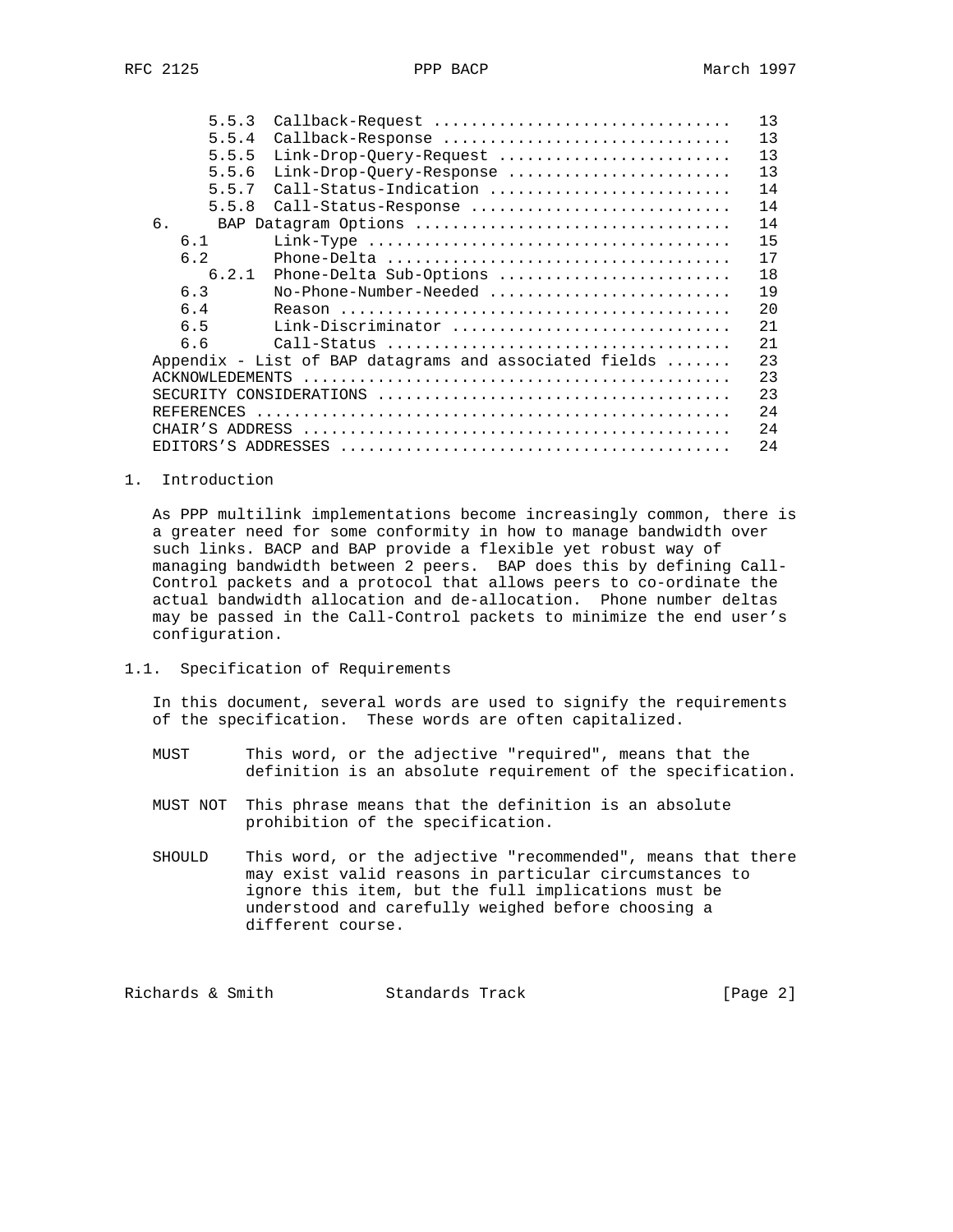MAY This word, or the adjective "optional", means that this item is one of an allowed set of alternatives. An implementation which does not include this option MUST be prepared to interoperate with another implementation which does include the option.

## 1.2. Terminology

This document frequently uses the following terms:

peer The other end of the point-to-point link

silently discard

 This means the implementation discards the packet without further processing. The implementation SHOULD provide the capability of logging the error, including the contents of the silently discarded packet, and SHOULD record the event in a statistics counter.

BOD (bandwidth on demand)

 BOD refers to the ability of a system to allocate and remove links in a multilink system to change the bandwidth of a multilink bundle. This may be done in response to changing line conditions and it also may be done in response to changing resource conditions. In either case, changing bandwidth dynamically during a multilink connection is referred to as BOD.

2. New LCP Configuration Option

 Implementations MUST implement LCP as defined in [1]. LCP MUST be in the Network-Layer Protocol phase before BACP can be negotiated.

2.1. Link Discriminator

## Description

 This LCP Configuration Option is used to declare a unique discriminator for the link that the option is sent over. This option MUST be negotiated by LCP on every link. BAP uses the link discriminator to differentiate the various links in a multilink bundle. Each link in a multilink bundle MUST have a unique discriminator. The discriminator is independent for each peer, so each link may have 2 different LCP Link Discriminator values, one for each peer. When the Link Discriminator is sent in a BAP packet, the transmitter sends the Link Discriminator Option value received from its peer in the peer's LCP Configure Request packet.

Richards & Smith Standards Track [Page 3]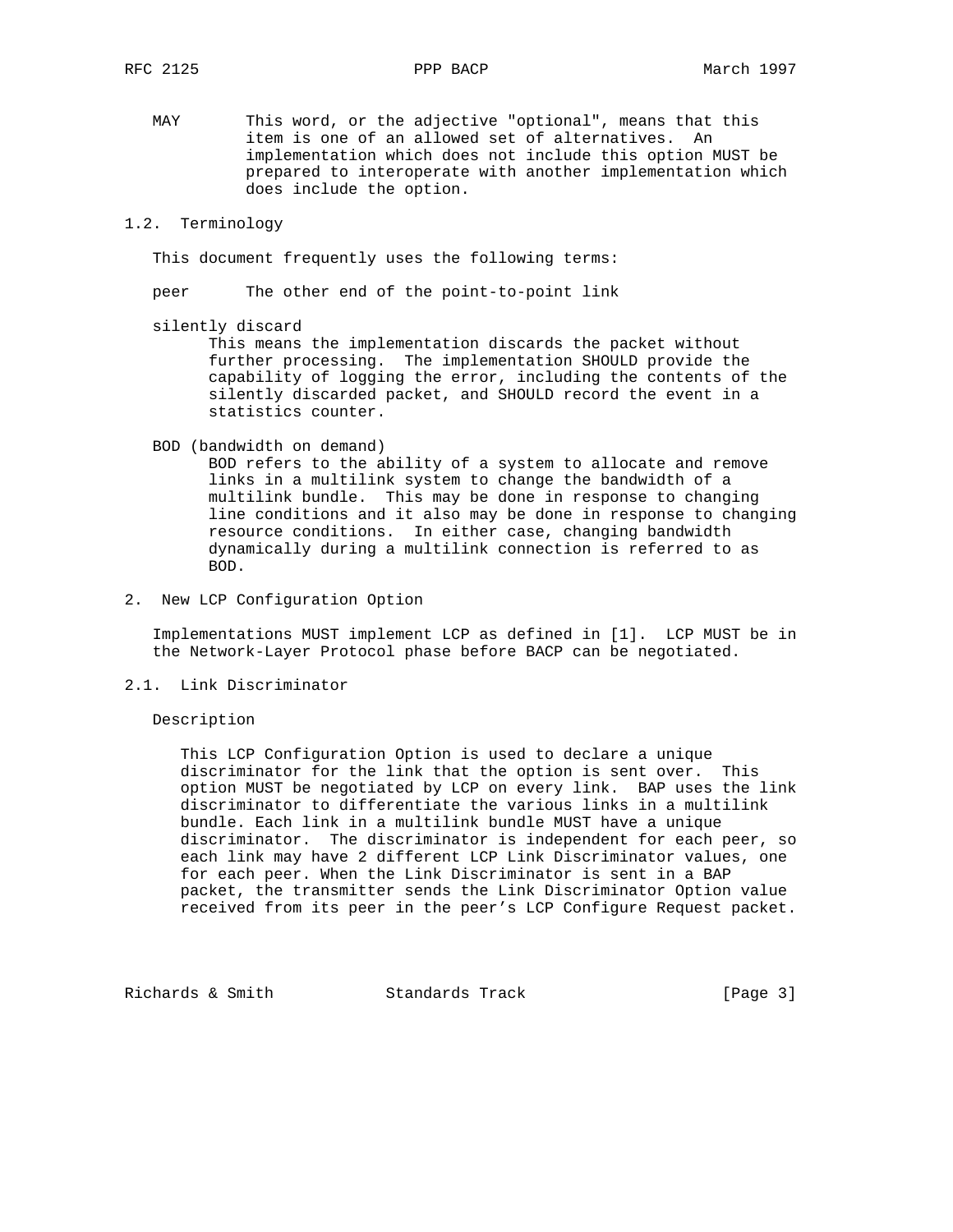A summary of the Link Discriminator LCP Option format is shown below. The fields are transmitted from left to right.

0  $1$  2 3 0 1 2 3 4 5 6 7 8 9 0 1 2 3 4 5 6 7 8 9 0 1 2 3 4 5 6 7 8 9 0 1 +-+-+-+-+-+-+-+-+-+-+-+-+-+-+-+-+-+-+-+-+-+-+-+-+-+-+-+-+-+-+-+-+ | Type | Length | Link Discriminator | +-+-+-+-+-+-+-+-+-+-+-+-+-+-+-+-+-+-+-+-+-+-+-+-+-+-+-+-+-+-+-+-+

Type

23 for Link Discriminator option.

Length

4

Link Discriminator

 The Link Discriminator field is 2 octets in Length, and it contains a unique identifier used to indicate a particular link in a multilink bundle. The Link Discriminator for a link MUST be unique among the Link Discriminators assigned by this endpoint for this bundle. The Link Discriminator MAY be assigned in a sequential, monotonically increasing manner.

3. BACP Operation

 BACP uses the same packet exchange mechanism as the Link Control Protocol defined in [1]. BACP packets MUST NOT be exchanged until PPP has reached the Network-Layer Protocol phase. BACP packets received before this phase is reached should be silently discarded.

 BACP is negotiated once per multilink bundle. If BACP is negotiated on any of the links in a multilink bundle, it is opened for all of the links in the bundle.

 The Bandwidth Allocation Control Protocol is exactly the same as the Link Control Protocol [1] with the following exceptions:

Data Link Layer Protocol Field

 Exactly one BACP packet is encapsulated in the Information field of PPP Data Link Layer frames where the Protocol field indicates Type hex c02b (Bandwidth Allocation Control Protocol).

Richards & Smith Standards Track [Page 4]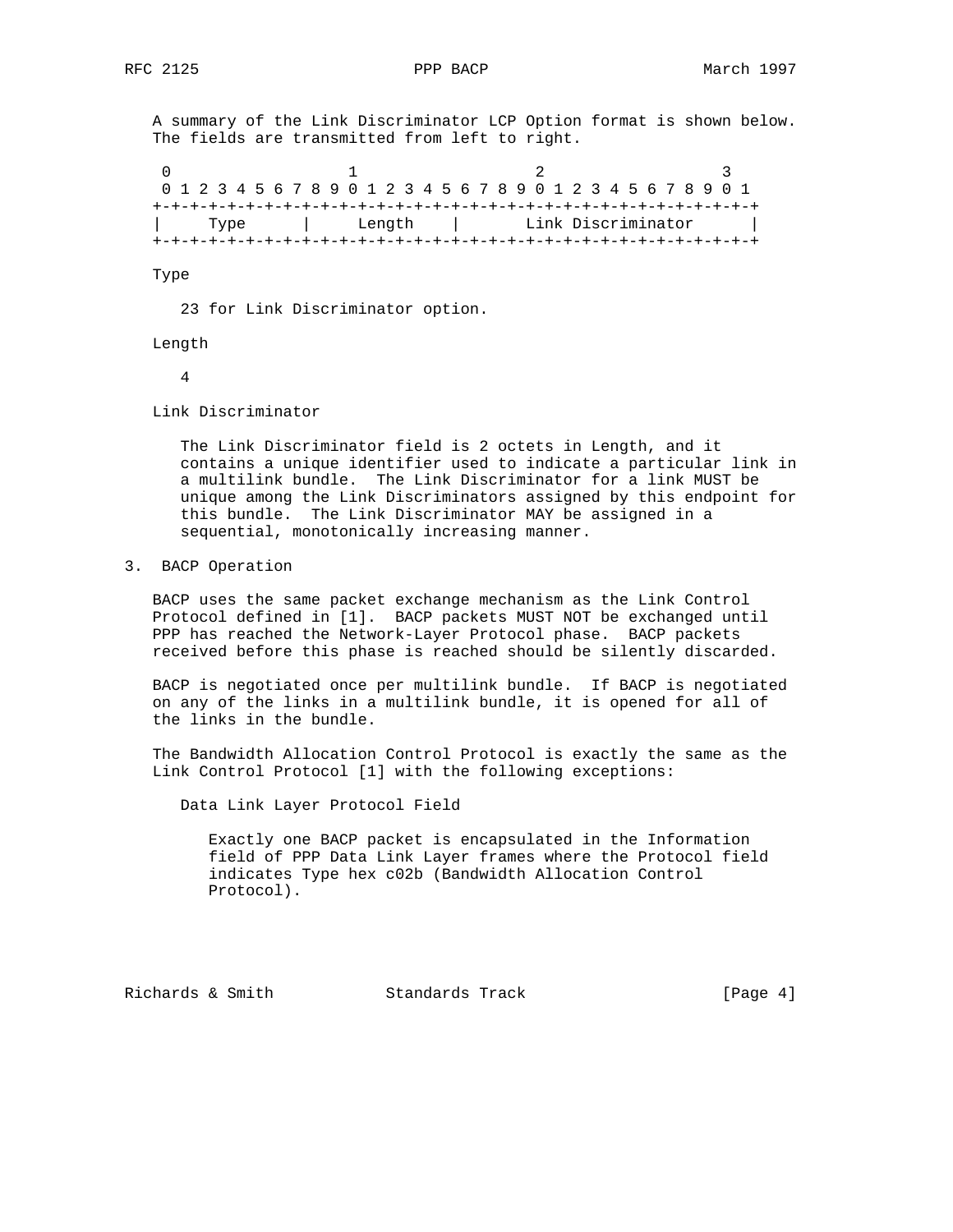Code field

 Only Codes 1 through 7 (Configure-Request, Configure-Ack, Configure-Nak, Configure-Reject, Terminate-Request, Terminate- Ack and Code-Reject) are used. Other Codes should be treated as unrecognized and should result in Code-Rejects.

Configuration Option Types

 BACP has a distinct set of Configuration Options, which are defined in the next section.

4. BACP Configuration Options

 BACP Configuration Options allow negotiation of desirable BACP parameters. These options are used in Config-Request, Config-Ack, Config-Nak, and Config-Reject packets. BACP uses the same Configuration Option format defined for LCP [1], with a seperate set of Options.

Current values of BACP Configuration Options are assigned as follows:

- 1 Favored-Peer
- 4.1. Favored-Peer

Description

 This Configuration Option is used to determine which peer is favored in the event of a race condition in which 2 peers simultaneously transmit the same BAP request. Each peer negotiates a 4 octet magic number, which is successfully negotiated when the 2 Magic-Numbers are different. The favored peer is the peer that transmits the lowest Magic-Number in its Favored-Peer Configuration Option.

The Favored-Peer Configuration Option MUST be implemented.

Richards & Smith Standards Track [Page 5]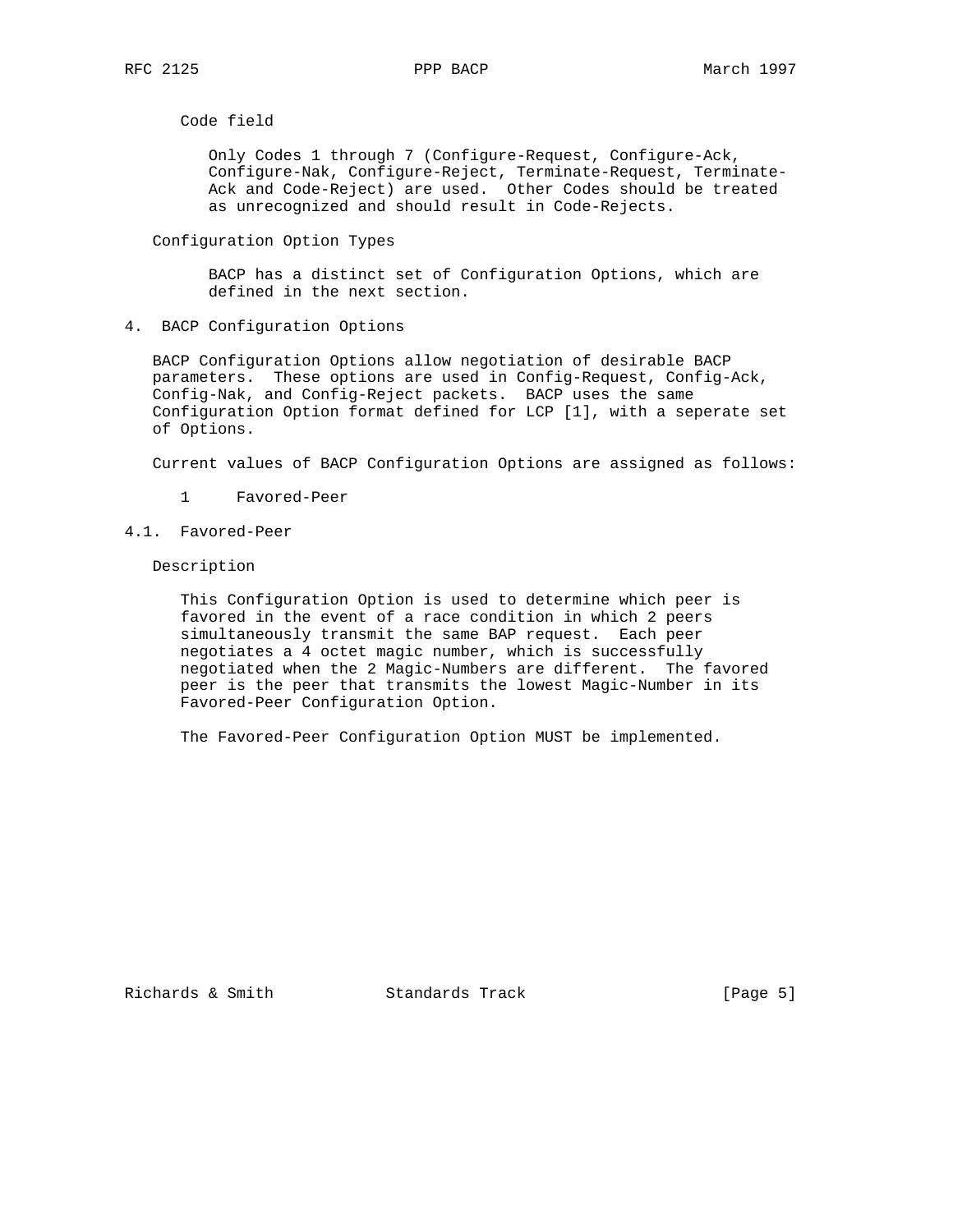BACP will usually be negotiated after only one link of a multilink bundle has reached the Network-Layer Protocol phase. In this situation, it is acceptable for the peer that initiated the connection to use a Magic-Number of 1, and the peer that responded to the connection to use a Magic-Number of 0xFFFFFFFF. If a multilink bundle has been established with links that were originated by each peer, or if it is not clear which peer has initiated a link (on a leased line, for example), then a random number MUST be used for the Magic-Number. Refer to the description of the LCP Magic-Number Configuration Option in [1] for an explanation of how to create a useful random number.

 When a Configure-Request is received with a Favored-Peer Configuration Option, the received Magic-Number is compared with the Magic-Number of the last Configure-Request sent to the peer. If the two Magic-Numbers are different, then the Favored-Peer negotiation has been successful, and the Favored-Peer Option SHOULD be acknowledged. If the two Magic-Numbers are equal, a Configure-Nak MUST be sent specifying a different Magic-Number value. A new Configure-Request SHOULD NOT be sent to the peer until normal processing would cause it to be sent (that is, until a Configure-Nak is received or the Restart timer runs out).

 A summary of the Favored-Peer Option format is shown below. The fields are transmitted from left to right.

0  $1$  2 3 0 1 2 3 4 5 6 7 8 9 0 1 2 3 4 5 6 7 8 9 0 1 2 3 4 5 6 7 8 9 0 1 +-+-+-+-+-+-+-+-+-+-+-+-+-+-+-+-+-+-+-+-+-+-+-+-+-+-+-+-+-+-+-+-+ | Type | Length | Magic-Number +-+-+-+-+-+-+-+-+-+-+-+-+-+-+-+-+-+-+-+-+-+-+-+-+-+-+-+-+-+-+-+-+ Magic-Number (cont) | +-+-+-+-+-+-+-+-+-+-+-+-+-+-+-+-+

Type

1 for Favored-Peer

Length

6

Magic-Number

 The Magic-Number field is four octets, and indicates a number which is very likely to be unique to one end of the link. A Magic-Number of zero is illegal and MUST always be Nak'd.

Richards & Smith Standards Track [Page 6]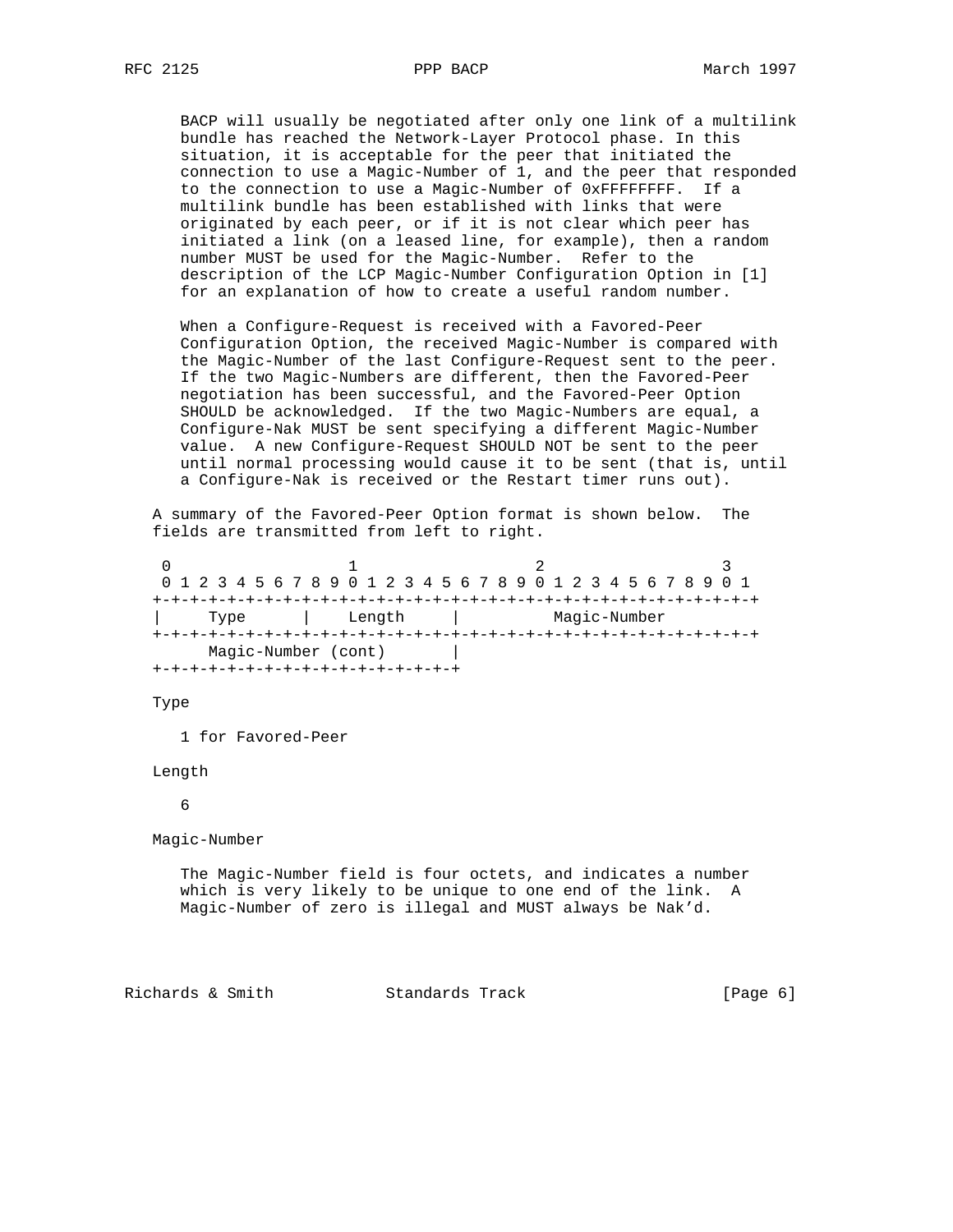## 5. BAP Operation

#### 5.1. Link Management

 BAP defines packets, parameters and negotiation procedures to allow two endpoints to negotiate gracefully adding and dropping links from a multilink bundle. An implementation can:

- o Request permission to add a Link to a bundle (Call-Request)
- o Request that the peer add a link to a bundle via a callback (Callback-Request)
- o Negotiate with the peer to drop a link from a bundle (this implies that the peer can refuse) (Link-Drop-Query-Request)

 After BACP reaches the opened state, either peer MAY request that another link be added to the bundle by sending a BAP Call- or Callback-Request packet. A Call-Request packet is sent if the implementation wishes to originate the call for the new link, and a Callback-Request packet is sent if the implementation wishes its peer to originate the call for the new link. The implementation receiving a Call- or Callback-Request MUST respond with a Call- or Callback- Response with a valid Response Code.

 After BACP reaches the opened state, either peer MAY request that a link be dropped from the bundle. A BAP Link-Drop-Query-Request packet is sent to the peer to negotiate dropping a link. The peer MUST respond with a Link-Drop-Query-Response. If the peer is agreeable to dropping the link the implementation MUST issue an LCP Terminate-Request to initiate dropping the link.

 If an implementation wishes to force dropping a link without negotiation, it should simply send an LCP Terminate-Request packet on the link (without sending any BAP Link-Drop-Query-Request).

 After an LCP Terminate-Request is sent an implementation SHOULD stop transmitting data packets on that link, but still continue to receive and process data packets normally until receipt of a Terminate-Ack from the peer. The receiver of an LCP Terminate-Request SHOULD stop transmitting packets before issuing the Terminate-Ack. This procedure will insure that no data is lost in either direction.

Richards & Smith Standards Track [Page 7]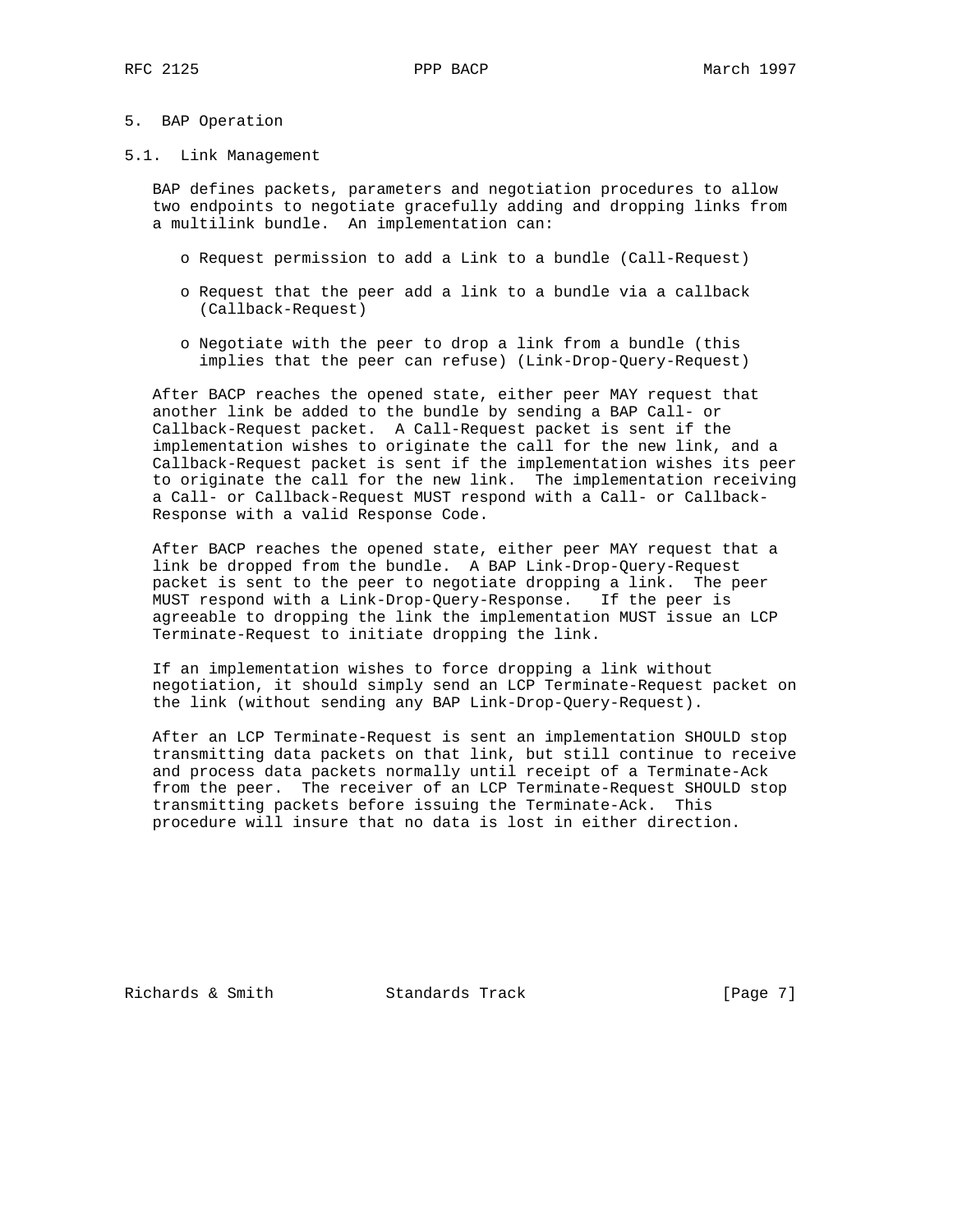## 5.2. Bandwidth Management

 BAP allows two peer implementations to manage the bandwidth available to the protocols using the multilink bundle by negotiating when to add and drop links (See Link Management). Use of the negotiation features of BAP makes it unnecessary to require a 'common' algorithm for determining when to add and remove links in a multilink bundle.

 BOD decisions can be based on link utilization. A BAP implementation may monitor its transmit traffic, both transmit and receive traffic, or choose not to monitor traffic in either direction. If a server system implements bi-directional monitoring, it will allow BOD operation with a client that does not monitor traffic in either direction, which will minimize the end-user's configuration. When an implementation decides that it is time to remove a link due to traffic monitoring, it MUST transmit a Link-Drop-Query-Request to inquire if the peer agrees to drop a link from the current multilink bundle. When an implementation receives a Link-Drop-Query-Request, it SHOULD base its response on the traffic it is monitoring. It MUST NOT base its response solely on its receive data heuristics.

 The operation of the Link-Drop-Query-Request and -Response datagrams causes a link in a multilink bundle to be left up as long as either implementation that is monitoring link utilization determines that it is necessary.

 BOD decisions can also be based on the resources (e.g., physical port, B-channel, etc.) available to an implementation. For example, an implementation might remove a link from a multilink bundle to answer an incoming voice call, or might add a link when a line becomes free due to the termination of a separate PPP call on another port. An implementation MUST use an LCP Terminate-Request to remove a link due to a resource condition.

## 5.3. BAP Packets

 All of the BAP Request and Indication packets require a Response packet in response before taking any action.

 An implementation MUST set a timer when sending a Request or Indication packet. The value of this timer SHOULD depend on the type and speed of the link or links in use. Upon expiration of this timer, the implementation MUST retransmit the request or indication, with an identical identification number. This procedure will insure that the peer receives the proper request or indication even if a packet is lost during transmission. If a response packet is lost the peer will realize that this is not a new request or indication packet.

Richards & Smith Standards Track [Page 8]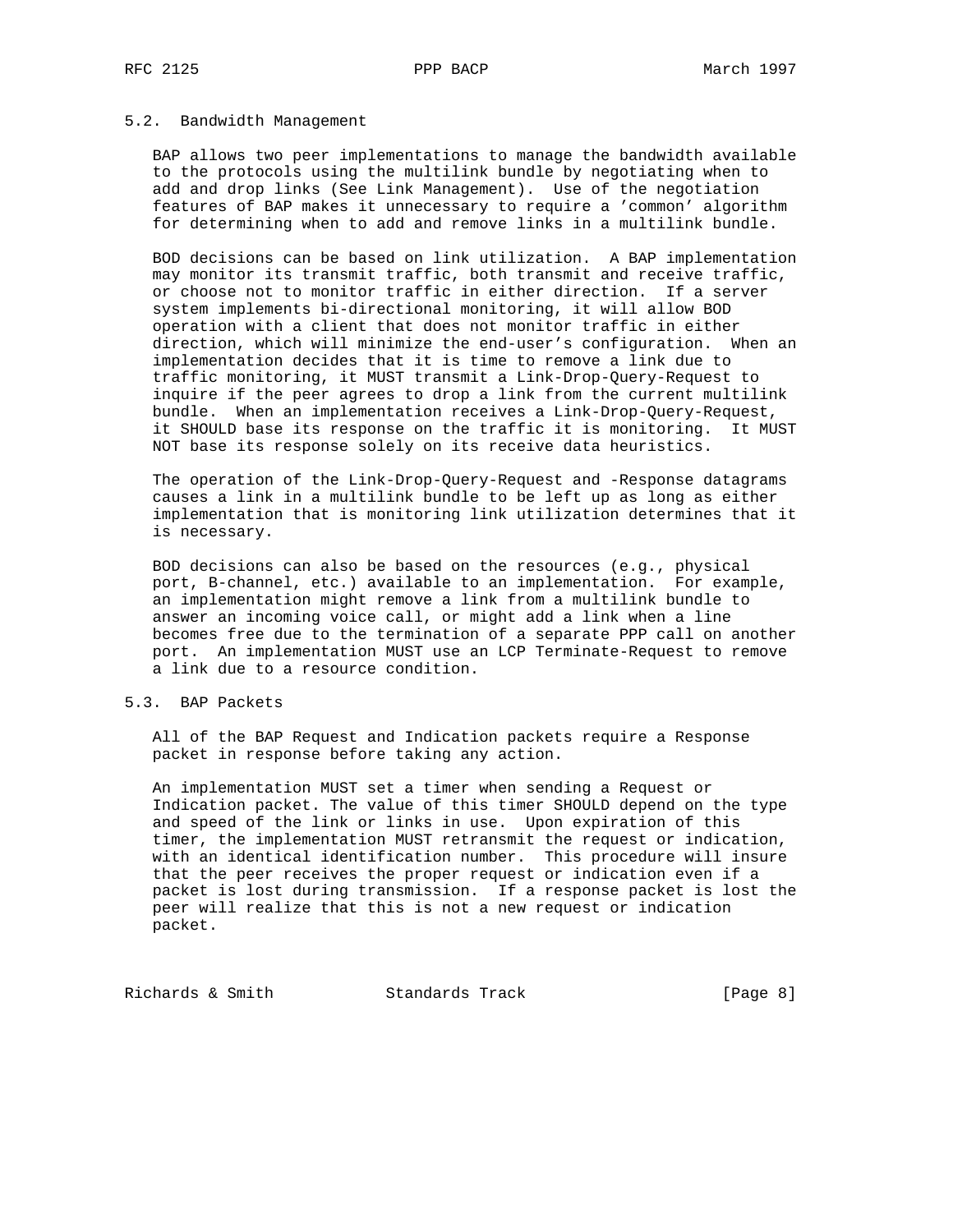If the number of retransmissions exceeds the number supported by the implementation for this packet, the implementation MAY take appropriate recovery action. For example, if no response to a Link- Drop-Query-Request is received after 2 retransmissions, an implementation MAY initiate dropping the link by sending an LCP Terminate-Request for that link.

 Since BAP packets help determine the amount of bandwidth available to an implementation, PPP SHOULD give them priority over other data packets when transmitting. This will help insure the prompt addition and removal of links in a multilink bundle. This is especially important when adding links to a bundle due to bandwidth constraints.

5.4. Race Conditions

 In order to resolve race conditions, an implementation MUST implement the BACP Favored-Peer Configuration Option.

 A race condition can occur if both implementations send a Call- Request, Callback-Request or Link-Drop-Query-Request at the same time. These race conditions should be solved as follows:

 If each implementation sends a Call-Request or Callback-Request at the same time, the implementation with the lowest BACP Favored- Peer Magic-Number value SHOULD be favored.

 If each implementation sends a Link-Drop-Query-Request at the same time, the same scheme SHOULD be used as for Call-Requests.

## 5.5. BAP Datagram Format

Description

 Before any BAP packets may be communicated, PPP MUST reach the Network-Layer Protocol phase, and BACP MUST reach the opened state.

 Exactly one BAP packet is encapsulated in the Information field of PPP Data Link Layer frames where the Protocol field indicates type hex c02d (Bandwidth Allocation Protocol).

 Because ISDN Terminal Adapters sometimes are used to do multilink with a non-multilink aware client, BAP datagrams MUST NOT be compressed or encrypted. Otherwise, the ISDN TA may not be able to properly intercept BAP datagrams needed to control the multilink connection. This refers to compression of the whole datagram; Address-and-Control-Field-Compression and Protocol- Field-Compression are allowed if properly negotiated.

Richards & Smith Standards Track [Page 9]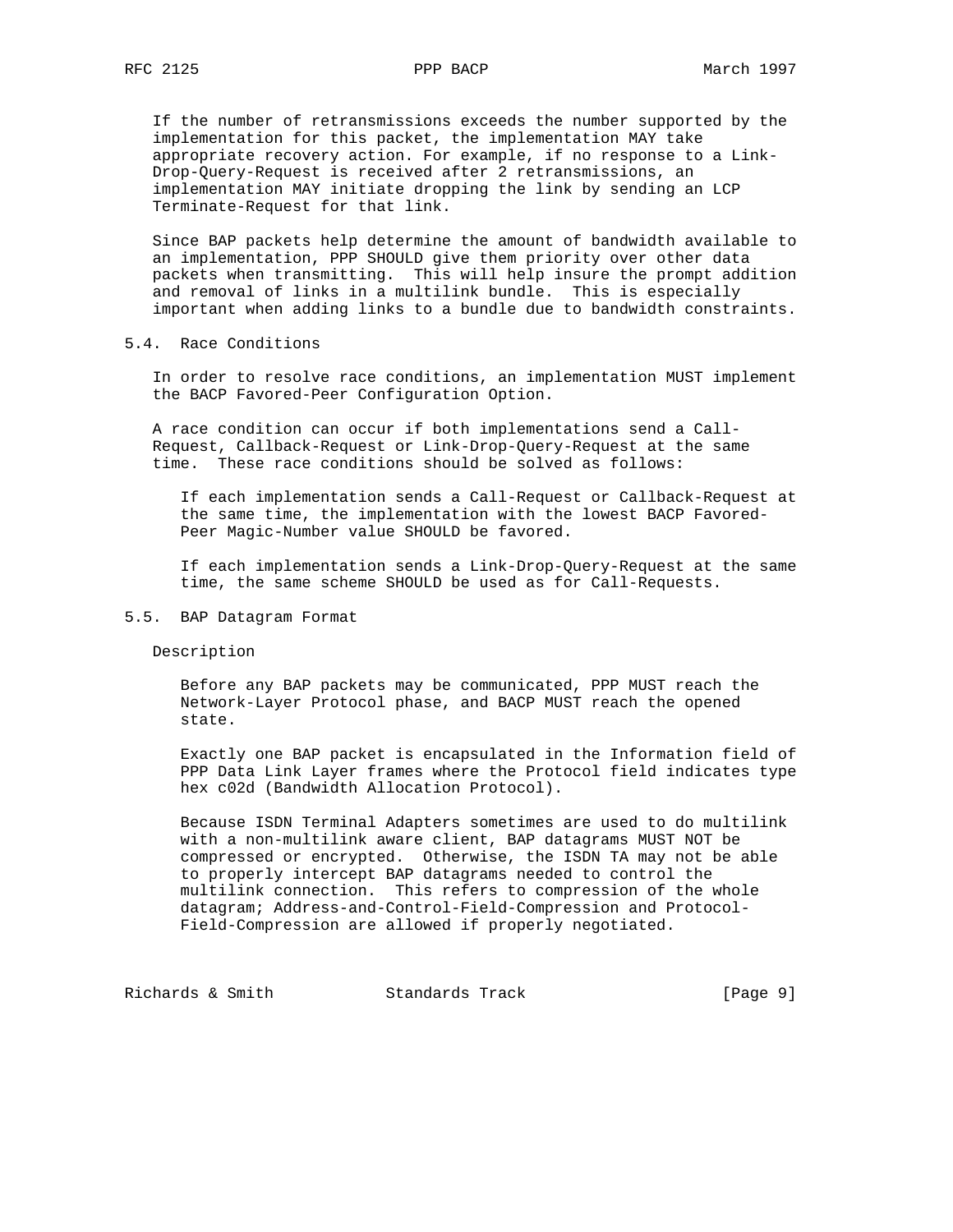The maximum length of a BAP packet transmitted over a PPP link is the same as the maximum length of the Information field of a PPP data link layer frame.

 Bandwidth Allocation Protocol datagrams can be catagorized as either Request, Indication or Response packets. Every Request and Indication datagram has a corresponding Response packet. Request and Indication datagrams have a slightly different format from Response datagrams, as the Response datagrams include a Response Code octet.

 All of the BAP datagrams MUST be supported by an implementation. However, that does not mean an implementation must support all BAP datagram actions. An implementation MAY send a Request-Rej to a Request that it does not implement.

 A summary of the Bandwidth Allocation Protocol datagram Request and Indication packet format is shown below. The fields are transmitted from left to right.

0  $1$  2 3 0 1 2 3 4 5 6 7 8 9 0 1 2 3 4 5 6 7 8 9 0 1 2 3 4 5 6 7 8 9 0 1 +-+-+-+-+-+-+-+-+-+-+-+-+-+-+-+-+-+-+-+-+-+-+-+-+-+-+-+-+-+-+-+-+ | Type | Identifier | Length | +-+-+-+-+-+-+-+-+-+-+-+-+-+-+-+-+-+-+-+-+-+-+-+-+-+-+-+-+-+-+-+-+ | Data ... +-+-+-+-+-+-+-+-+

 A summary of the Bandwidth Allocation Protocol datagram Response packet format is shown below. The fields are transmitted from left to right.

0  $1$   $2$   $3$  0 1 2 3 4 5 6 7 8 9 0 1 2 3 4 5 6 7 8 9 0 1 2 3 4 5 6 7 8 9 0 1 +-+-+-+-+-+-+-+-+-+-+-+-+-+-+-+-+-+-+-+-+-+-+-+-+-+-+-+-+-+-+-+-+ | Type | Identifier | Length | +-+-+-+-+-+-+-+-+-+-+-+-+-+-+-+-+-+-+-+-+-+-+-+-+-+-+-+-+-+-+-+-+ | Response Code | Data ... +-+-+-+-+-+-+-+-+-+-+-+-+-+-+-+-+

Type

 The Type field is one octet and identifies the type of BAP datagram packet. Datagram types are defined as follows. This field is coded in binary coded hexadecimal.

Richards & Smith Standards Track [Page 10]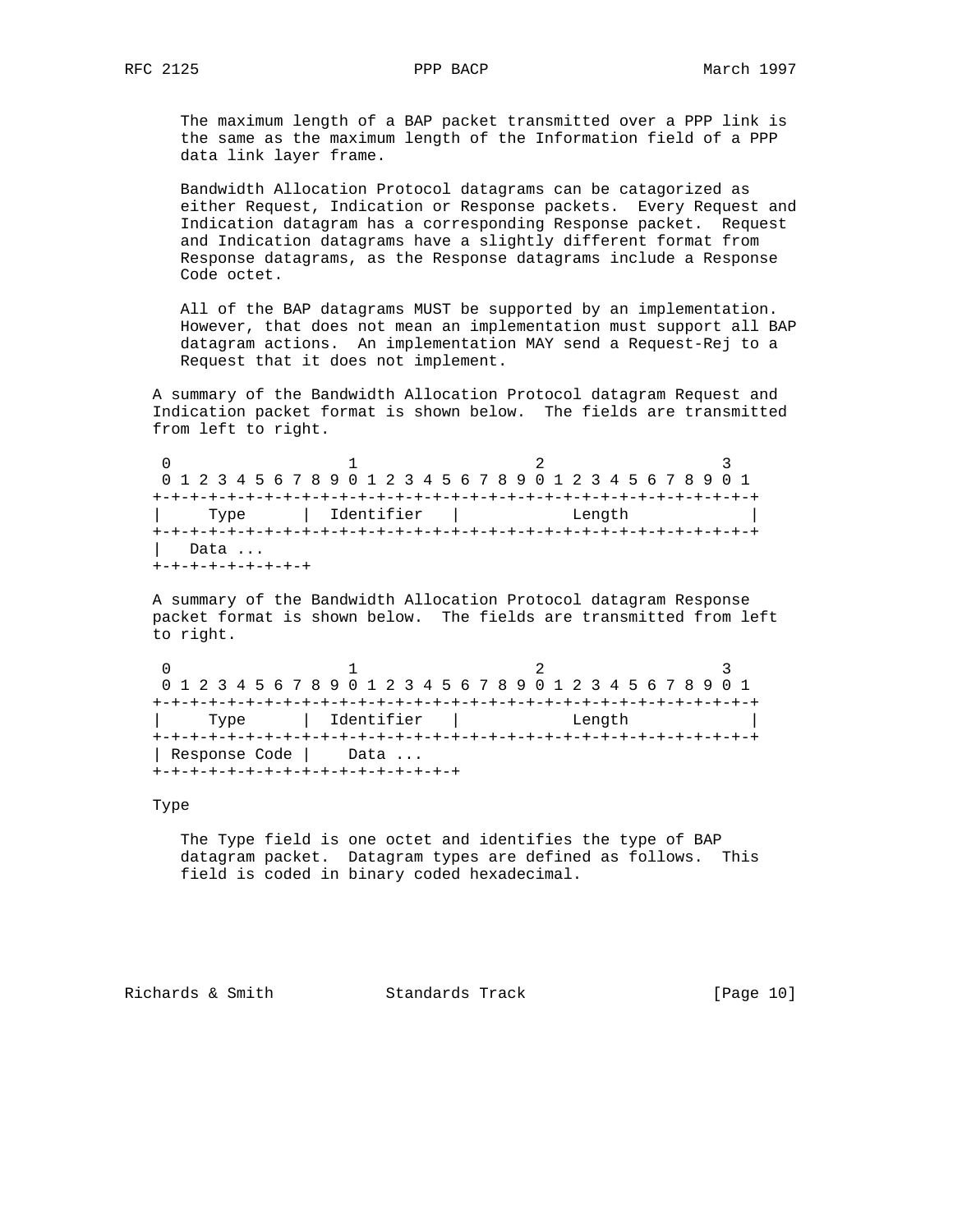| ი 1 | Call-Request             |
|-----|--------------------------|
| 02  | Call-Response            |
| 03  | Callback-Request         |
| 04  | Callback-Response        |
| 05  | Link-Drop-Query-Request  |
| ೧೯  | Link-Drop-Query-Response |
|     |                          |

- 07 Call-Status-Indication
- 08 Call-Status-Response

 The various types of BAP datagrams are explained in the following sections.

## Identifier

 The Identifier field is one octet and is binary coded. It aids in matching Requests and Indications with Responses. Call-Status- Indication packets MUST use the same Identifier as was used by the original Call-Request or Callback-Request that was used to initiate the call. All other Request or Indication packets MUST use a unique Identifier for each new Request or Indication. All Response packets MUST use the same Identifier as the Identifier in the Request or Indication packet being responded to. When re transmitting a request or indication, the Identifier MUST be the same as the Identifier used on the previous transmission of the request or indication.

## Length

 The Length field is two octets and indicates the length of the packet including the Type, Identifier, Length and Options fields. It is binary encoded. Octets outside the range of the Length field should be treated as Data Link Layer padding and should be ignored on reception.

## Response Code

 The Response Code is only present in Response datagrams. It is binary coded and can have the following values:

| Request-Ack      |
|------------------|
| Request-Nak      |
| Request-Rej      |
| Request-Full-Nak |
|                  |

 The Request-Ack Response Code is sent to indicate that the Request or Indication command is valid and was successfully received by an implementation. The Request-Nak Response Code is sent to indicate that the Request command was received, but an implementation does

| Richards & Smith<br>Standards Track | [Page 11] |  |
|-------------------------------------|-----------|--|
|-------------------------------------|-----------|--|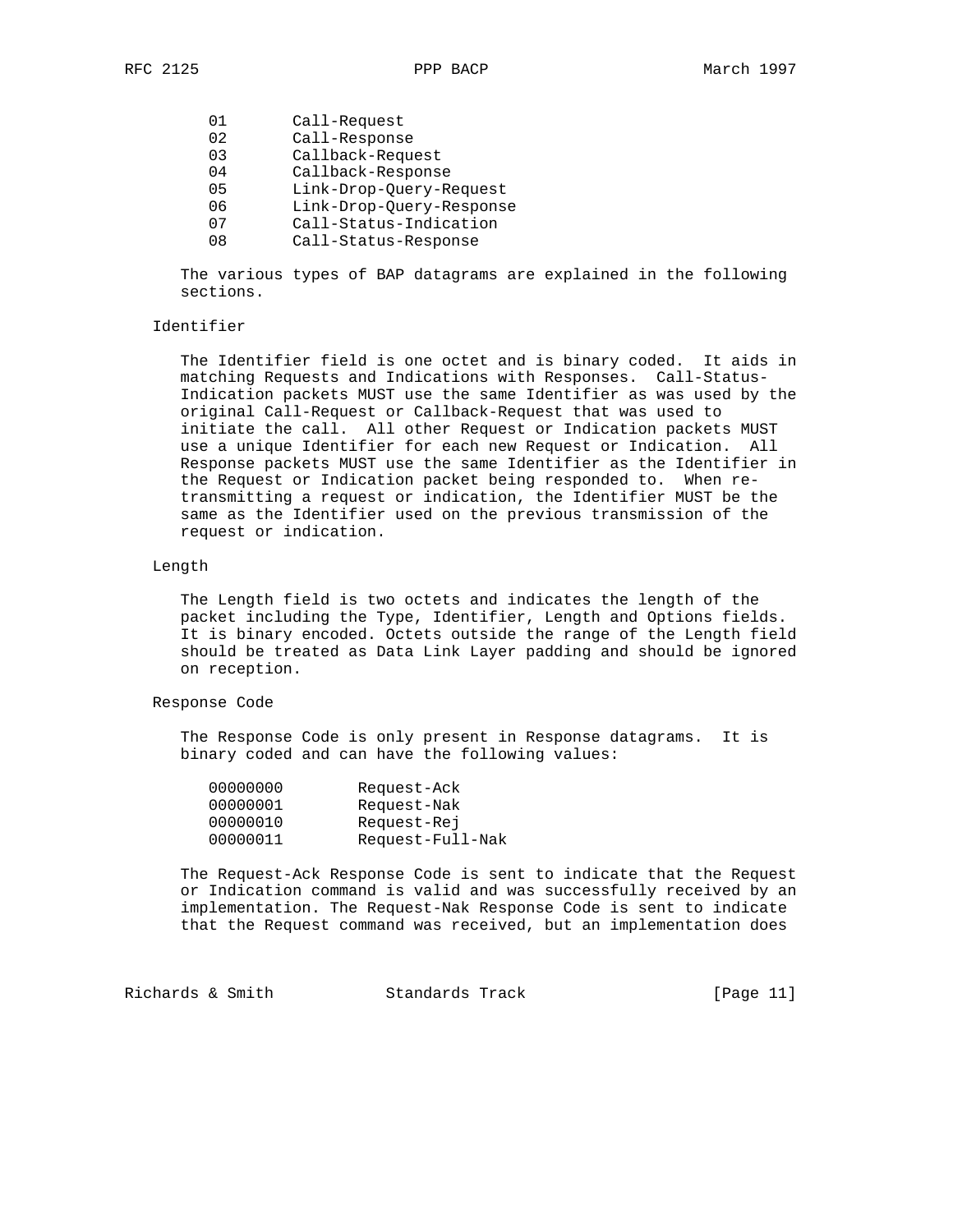not want the requested action performed at this time. If a Response containing a Request-Nak Response Code is received, the original Request MAY be retried after an implementation determines that sufficient time has elapsed. The Request-Rej Response Code is sent to indicate that the Request command received by an implementation is not implemented (i.e., if reception of a particular request type is not supported by the peer.) The Request-Full-Nak Response Code is sent to indicate that the Request command was received, but an implementation does not want the requested action performed. The Request-Full-Nak is used to indicate that an implementation has reached the maximum (for a Call- or Callback-Request) or the minimum (for a Link-Drop-Query- Request) bandwidth configured or available for this multilink bundle. If a Response containing a Request-Full-Nak Response Code is received, the original Request SHOULD NOT be retried until the total bandwidth of the multilink bundle has changed.

## Data

 The Data field is variable in length, and will usually contain the list of zero or more BAP Options that the sender desires to transmit. The format of BAP Options is described in a later chapter.

# 5.5.1. Call-Request

 Before originating a call to add another link to a multilink bundle, an implementation MUST transmit a Call-Request packet. This will inform the receiver of the request to add another link to the bundle and give the receiver a chance to inform the implementation of the phone number of a free port that can be called.

 The options field MUST include the Link-Type option. The options field MAY include the No-Phone-Number and/or the Reason options.

 Upon reception of a Call-Request, a Call-Response datagram MUST be transmitted.

# 5.5.2. Call-Response

 An implementation MUST transmit a Call-Response datagram in response to a received Call-Request datagram. If the Call-Request is acceptable, the Call-Response MUST have a Response Code of Request- Ack. The Phone-Delta option MUST be included in a Call-Response packet with a Response Code of Request-Ack unless the Call-Request included the No-Phone-Number option. The options field MAY include the Reason and/or Link-Type options.

Richards & Smith Standards Track [Page 12]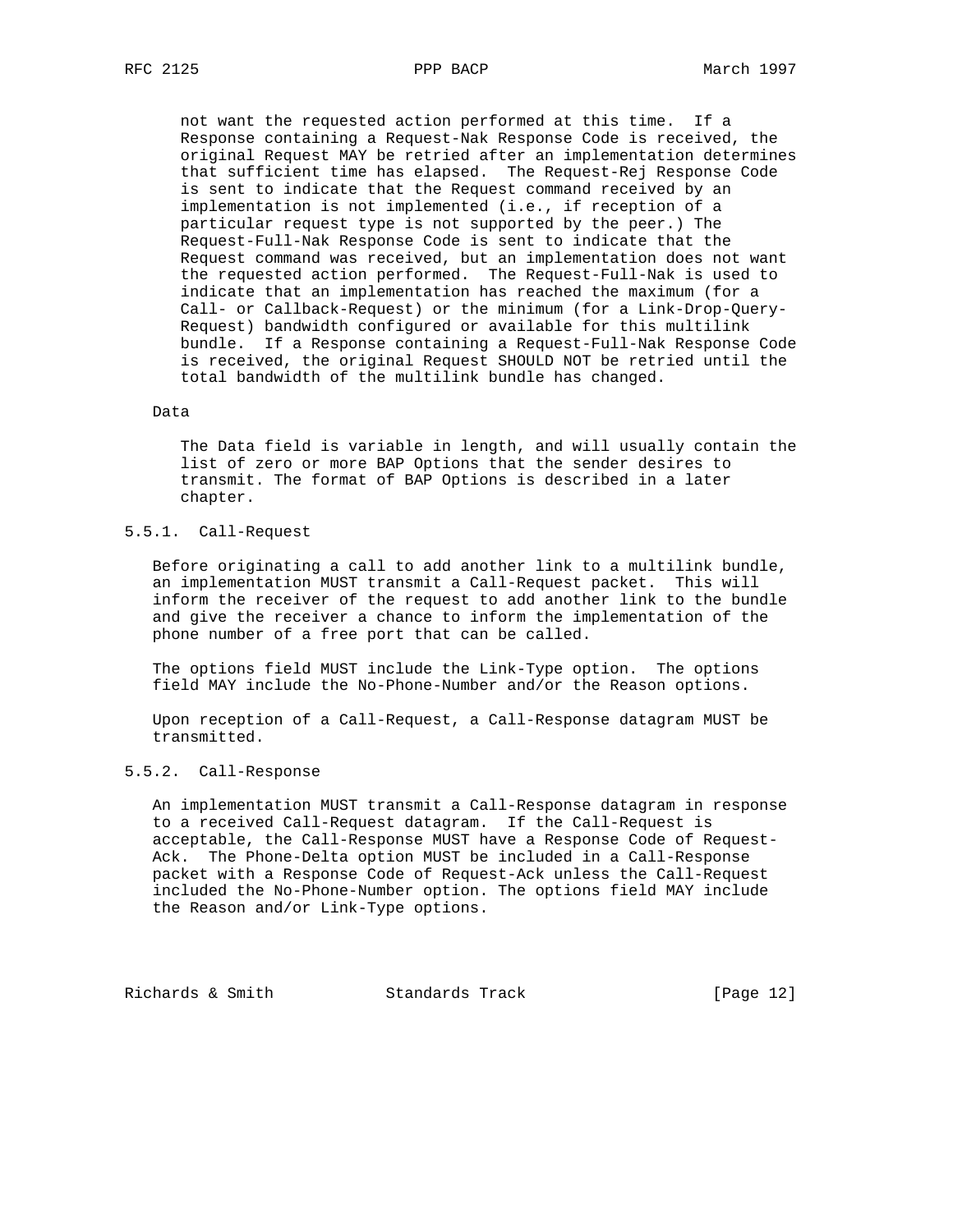## 5.5.3. Callback-Request

 An implementation that wants its peer to originate another link to add to the multilink bundle MUST transmit a Callback-Request packet to its peer. This will inform the receiver of the request to add another link to the bundle along with the number to be called.

 The options field MUST include the Link-Type and Phone-Delta options. The Reason option MAY also be included.

 Upon reception of a Callback-Request, a Callback-Response datagram MUST be transmitted.

## 5.5.4. Callback-Response

 An implementation MUST transmit a Callback-Response datagram in response to a received Callback-Request datagram. If the Callback- Request is acceptable, the Callback-Response MUST have a Response Code of Request-Ack. A Callback-Response packet MAY include the Link-Type option.

## 5.5.5. Link-Drop-Query-Request

 An implementation that determines that a link is no longer needed and wishes to negotiate dropping it (e.g., based on a throughput BOD decision), MUST transmit a Link-Drop-Query-Request packet. The options field MUST include the Link-Discriminator option (containing the receiver's Link-Discriminator), and MAY include the Reason option.

 Upon reception of a Link-Drop-Query-Request, an implementation MUST transmit a Link-Drop-Query-Response datagram. The Response-Code will be Request-Ack if it agrees to drop the link; if it does not agree to drop the link the Response-Code will be Request-Nak or Request-Full- Nak. After the receipt of a Link-Drop-Query-Response with a Response Code of Request-Ack, the transmitter of the Link-Drop-Query-Request MUST initiate tear down of the indicated link by sending an LCP Terminate-Request packet on the designated link.

## 5.5.6. Link-Drop-Query-Response

 An implementation transmits a Link-Drop-Query-Response datagram in response to a received Link-Drop-Query-Request datagram. If the implementation agrees (e.g., based on its throughput BOD algorithm) to reduce the bandwidth of the multilink bundle, then the Response Code MUST be set to Request-Ack.

Richards & Smith Standards Track [Page 13]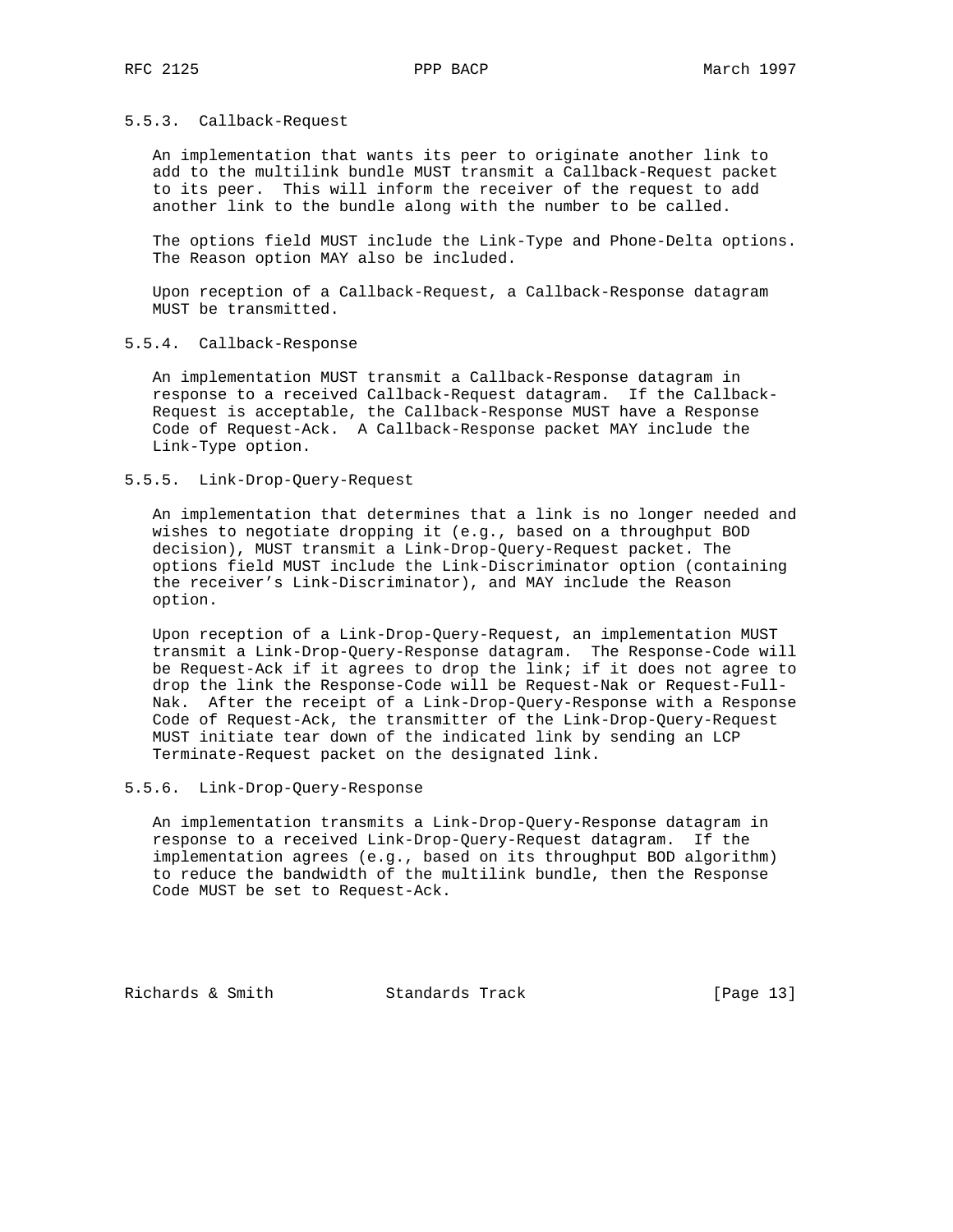The Reason option MAY be included in the Link-Drop-Query-Response packet.

 The Link-Drop-Query-Request datagram MUST be supported, as well as the underlying implementation to respond to it. This means that a Link-Drop-Query-Response with a Response Code of Request-Rej MUST NOT be transmitted in response to a Link-Drop-Query-Request.

## 5.5.7. Call-Status-Indication

 After an implementation attempts to add a link to a bundle as the result of a Call-Request or a Callback-Request, it MUST send a Call- Status-Indication packet to its peer to indicate if the attempt to add the link succeeded or failed. One Indication MUST be sent for each attempt made. For each Call-Status-Indication packet transmitted with the Call-Status Option Action octet set to Retry, a subsequent Call-Status-Indication packet MUST be sent to indicate the success or failure of the retry. The Call-Status option MUST be included to inform the receiver of the status of the attempt to add a link and the action the implementation will take in case of failure. The reason option MAY also be included in the Call-Status-Indication packet.

 Upon reception of a Call-Status-Indication packet which indicates a failure, an implementation may log the failure and reason code. Upon reception of any Call-Status-Indication packet, a Call-Status- Response datagram MUST be transmitted.

## 5.5.8. Call-Status-Response

 An implementation transmits a Call-Status-Response datagram in response to a received Call-Status-Indication datagram. The Response Code field MUST be set to Request-Ack in this packet. The Reason option MAY be included in this packet.

# 6. BAP Datagram Options

 BAP Datagram Options are used in various BAP packets. Their use in various packets is as defined below. The format of these options loosely follows the formatting conventions of LCP Configuration Options. When there are multiple BAP Options in one BAP packet, the options MAY be transmitted in any order.

Richards & Smith Standards Track [Page 14]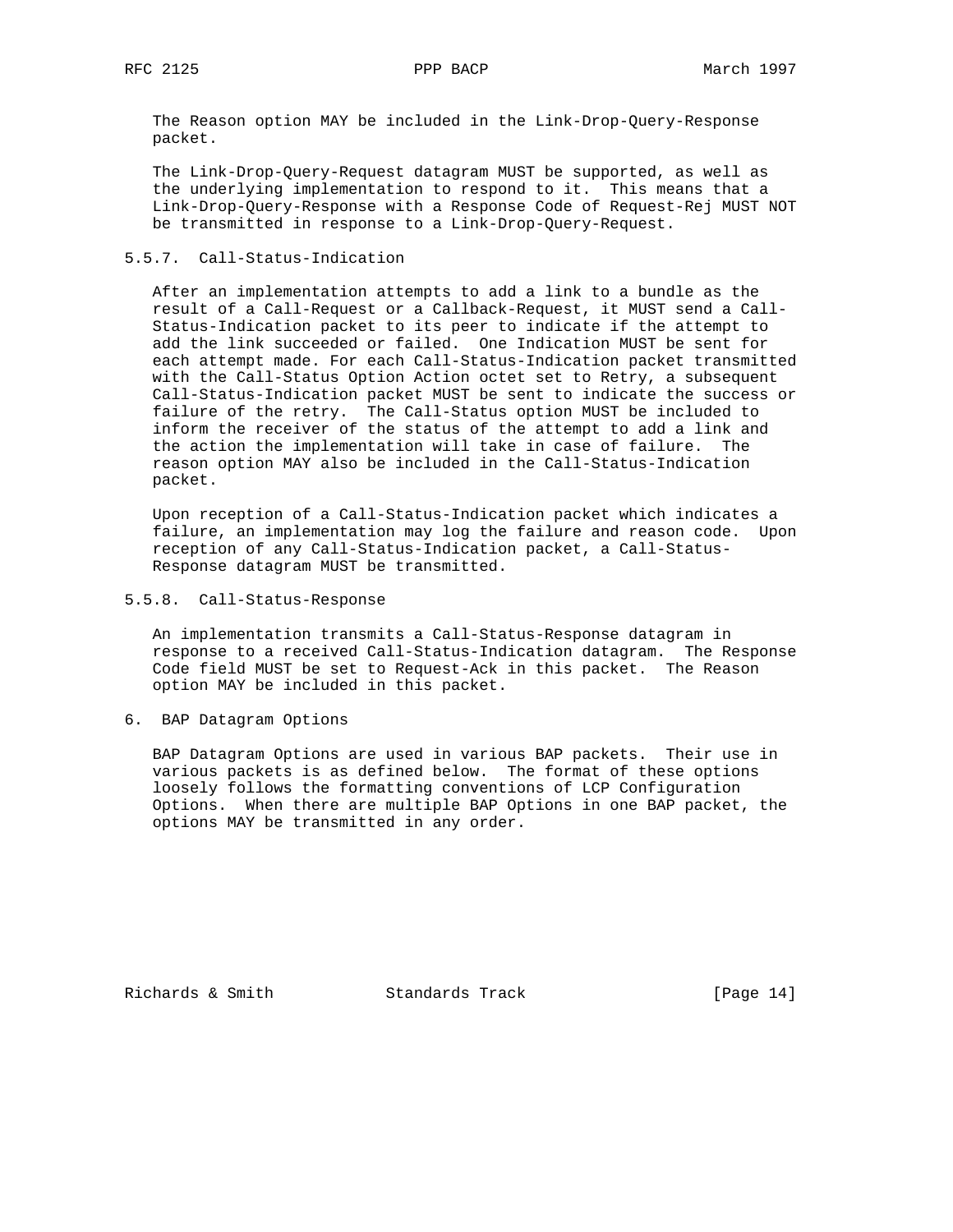A summary of the BAP Option format is shown below. The fields are transmitted from left to right.

 0 1 0 1 2 3 4 5 6 7 8 9 0 1 2 3 4 5 6 7 8 9 +-+-+-+-+-+-+-+-+-+-+-+-+-+-+-+-+-+-+-+-+ Type | Length | Data ... +-+-+-+-+-+-+-+-+-+-+-+-+-+-+-+-+-+-+-+-+

# Type

 The type field is one octet, and indicates the type of the BAP Datagram Option. This field is binary coded Hexadecimal. The following options are currently defined:

- 01 Link-Type
- 02 Phone-Delta<br>03 No-Phone-Num
- 03 No-Phone-Number-Needed
- 04 Reason
- 05 Link-Discriminator
- 06 Call-Status

## Length

 The Length field is one octet, and indicates the length of this BAP Option including the Type, Length, and Data fields.

Data

 The Data field is zero or more octets, and contains information specific to the BAP Option. The format and length of the Data field is determined by the Type and Length fields.

# 6.1. Link-Type

Description

 This option indicates the general type of link indicated for the operation being performed. This option does not indicate a specific link type, rather it gives some general characteristics of the desired link type. This option MAY be used along with other knowledge (i.e., the type of the other link(s) in the bundle or user configuration) to determine the type of link desired to be used in the operation. It MUST be included in a Call- or Callback-Request, and MAY be included in a Call- or Callback- Response.

Richards & Smith Standards Track [Page 15]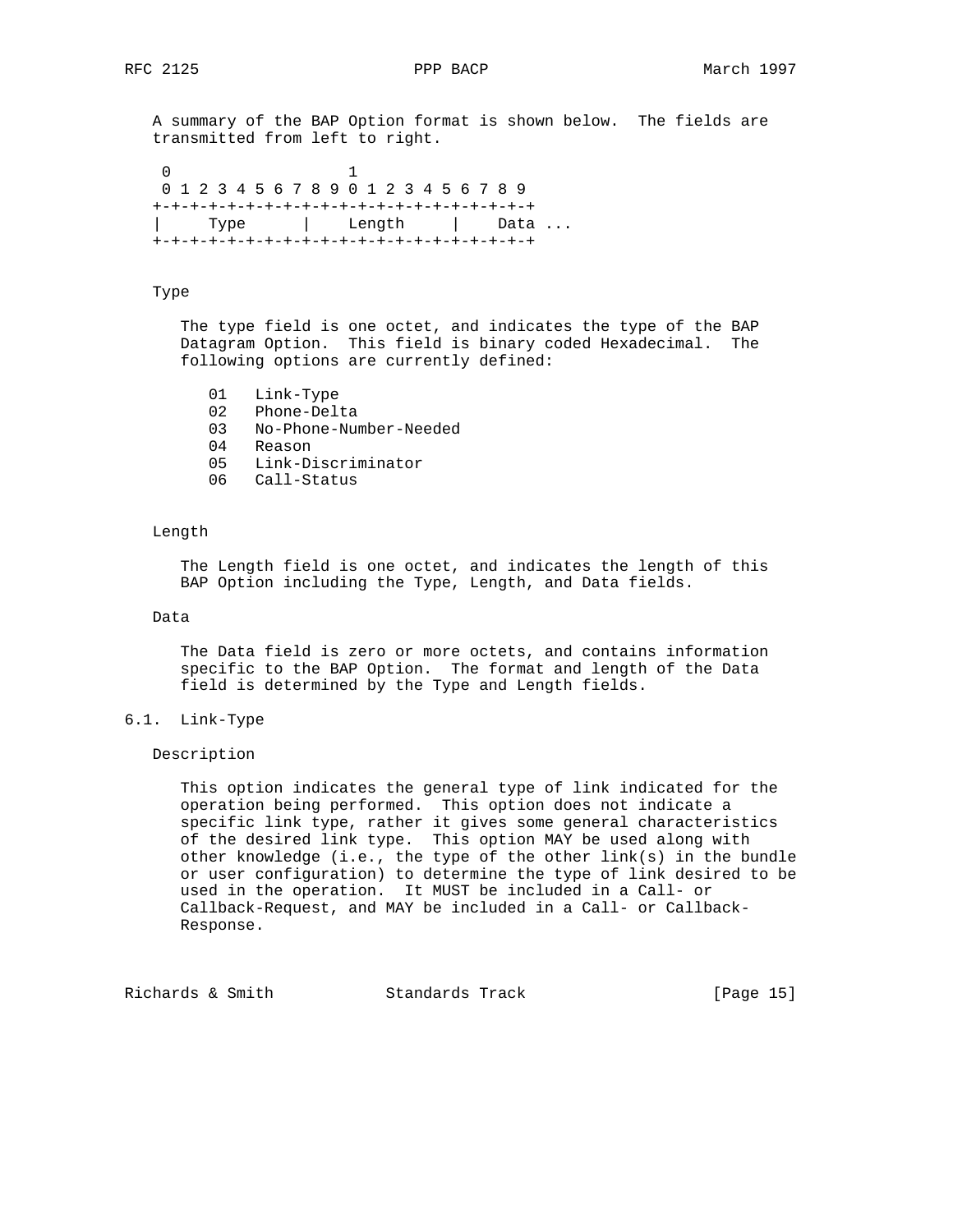A summary of the Link-Type BAP Option format is shown below. The fields are transmitted from left to right.

0  $1$  2 3 0 1 2 3 4 5 6 7 8 9 0 1 2 3 4 5 6 7 8 9 0 1 2 3 4 5 6 7 8 9 0 1 +-+-+-+-+-+-+-+-+-+-+-+-+-+-+-+-+-+-+-+-+-+-+-+-+-+-+-+-+-+-+-+-+ | Type | Length | Link Speed (kbps) | +-+-+-+-+-+-+-+-+-+-+-+-+-+-+-+-+-+-+-+-+-+-+-+-+-+-+-+-+-+-+-+-+ | Link Type | +-+-+-+-+-+-+-+-+

## Type

01 for Link-Type.

Length

 The Length field is one octet, and indicates the length of this BAP Option including the Type, Length and Link Type fields.

Link Speed

 The Link Speed field is 2 octets, and indicates the requested speed of the desired link in kilobits per second. This field is coded as 2 binary coded hexadecimal octets, with the most significant octet sent first.

## Link Type

 The Link Type field is a bit mask. It is 1 octet in length. Bit 0 of the Link Type field corresponds to bit 39 of the Link-Type BAP Option as described above. If a bit is set, it indicates support of the corresponding link type. If the link indicated is different than the supported link types, no bit will be set. Otherwise, at least one bit MUST be set. If an implementation supports more than one link type, more than one bit MAY be set.

 Bit Link type --- ------------- 0 ISDN 1 X.25 2 analog 3 switched digital (non-ISDN) 4 ISDN data over voice 5-7 reserved

 If the Length field contains more bits than are defined by this specification, then any bits that are not defined should be

Richards & Smith Standards Track [Page 16]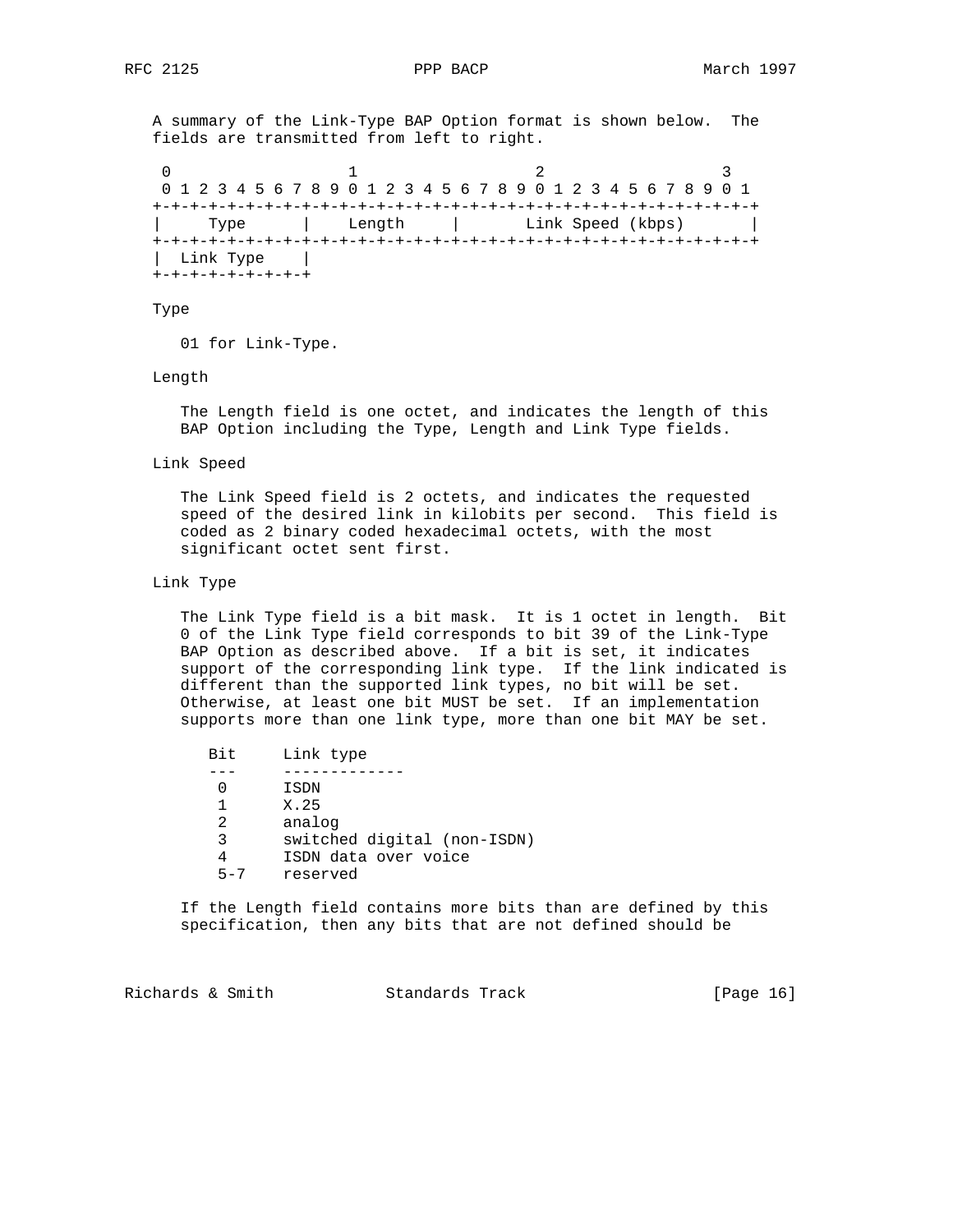ignored. In order to allow for future expansion of this field, it is important to properly support receiving a Link Type field longer than what is defined by this specification. If the Length field is shorter than the number of bits defined, then the implementation should set all bits not received to 0.

## 6.2. Phone-Delta

## Description

 The BAP Phone-Delta Option is used by an implementation to give its peer the information needed to make a call. Due to the difficulty of determining which dialing prefixes (if any) are necessary to dial a given phone number/national destination code/country code combination, the phone number to be dialed will be based on a previously known number. This MAY be the original number used to establish the first link of the multilink bundle, a number configured by the user, the phone number used to make a callback connection, or a number determined in some other way. The Phone-Delta Option will consist of a Subscriber-Number Sub- Option along with a Unique-Digits Sub-Option that indicates how many of the digits of the Subscriber-Number are unique among the ports in use, previously used, and to be used in the multilink bundle. There is also an optional Phone-Number-Sub-Address Sub- Option.

 An implementation MAY include more than one Phone-Delta option in a response. This indicates that there is more than one phone number that can be used for the requested operation. The Phone- Delta option MUST appear in a Callback-Request. It also MUST appear in a Call-Response with a Response Code set to Request-Ack if the Call-Request did not contain the No-Phone-Number option. It MAY be included in the Call-Status-Indication packet.

 A summary of the Phone-Delta BAP Option format is shown below. The fields are transmitted from left to right.

0  $1$  2 3 0 1 2 3 4 5 6 7 8 9 0 1 2 3 4 5 6 7 8 9 0 1 2 3 4 5 6 7 8 9 0 1 +-+-+-+-+-+-+-+-+-+-+-+-+-+-+-+-+-+-+-+-+-+-+-+-+-+-+-+-+-+-+-+-+ | Type | Length |Sub-Option Type| Sub-Option Len| +-+-+-+-+-+-+-+-+-+-+-+-+-+-+-+-+-+-+-+-+-+-+-+-+-+-+-+-+-+-+-+-+ | Sub-Option... +-+-+-+-+-+-+-+-+

Type

02 for Phone-Delta.

Richards & Smith Standards Track [Page 17]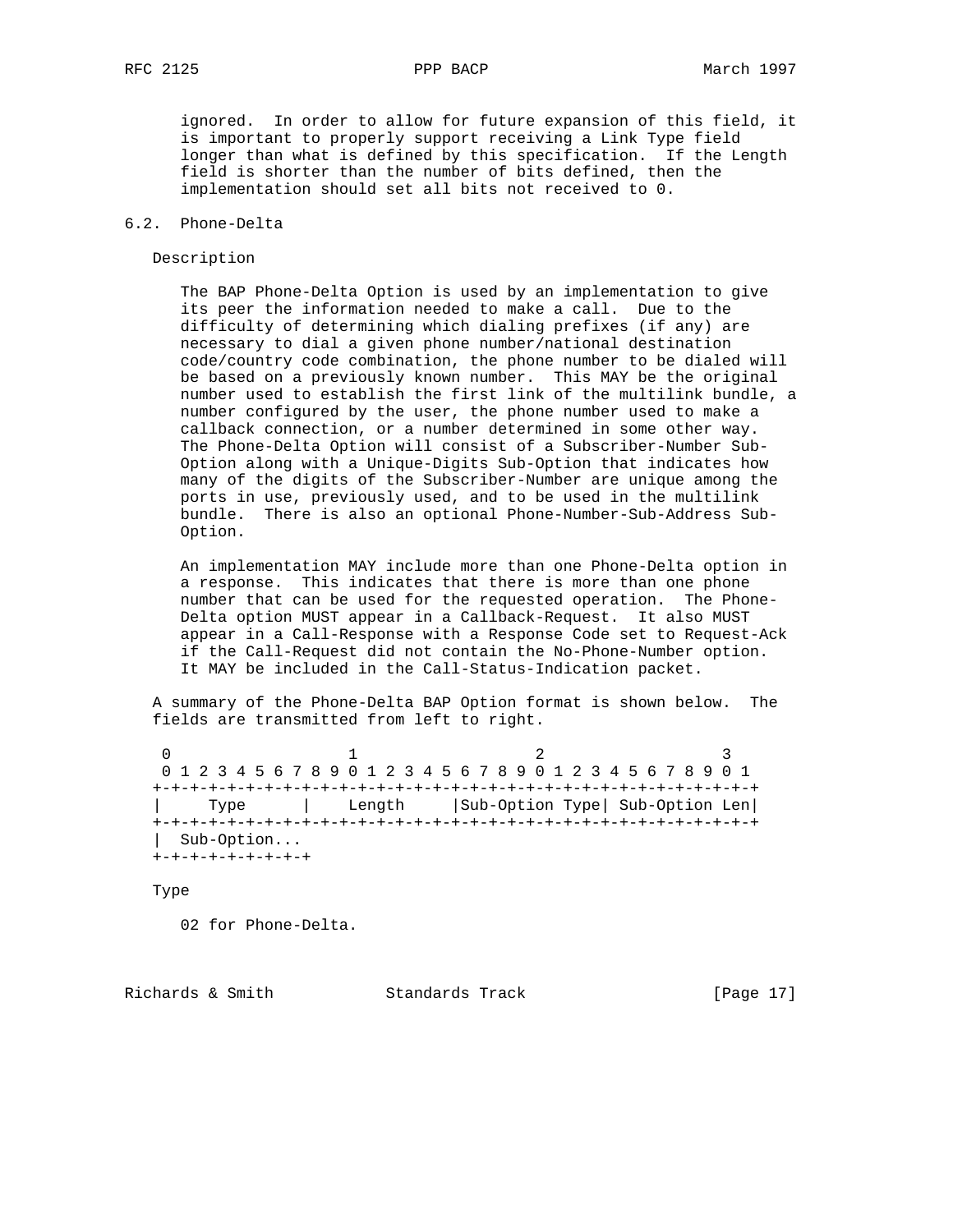## Length

 The Length field is one octet, and indicates the length of this BAP Option including the Type, Length, and Sub-Option fields.

```
 Sub-Option Type
```
 The following Sub-Option Types are defined for the Phone-Delta option.

- 01 Unique-Digits
- 02 Subscriber-Number
- 03 Phone-Number-Sub-Address

Sub-Option Length

 The Sub-Option Length field is one octet, and indicates the length of this BAP Sub-Option including the Sub-Option Type, Sub-Option Length, and Sub-Option fields.

6.2.1. Phone-Delta Sub-Options

## Unique-Digits

 The Unique-Digits Sub-Option field consists of one octet that is a count of the number of rightmost digits of the Subscriber-Number that are different from the set of phone numbers of the ports used in this multilink connection. (For example, if the first port of a multilink bundle has a phone number of 123456789, and an implementation wanted its peer to call a port with a phone number of 123456888, the Unique-Digits octet would be 3.) If the Phone- Number-Sub-Address Sub-Option is present, the Unique-Digits Sub- Option MUST NOT include any of the Sub Address digits in its count of different rightmost digits.

This field is required.

Subscriber-Number

 This field is the phone number of the port that should be called by the peer. Any digits that precede the rightmost unique digits of the Subscriber-Number are provided for informational purposes only, and do not need to be included in this field. This field is an ASCII string and MUST contain only ASCII characters indicating valid phone number digits. This field is required.

Richards & Smith Standards Track [Page 18]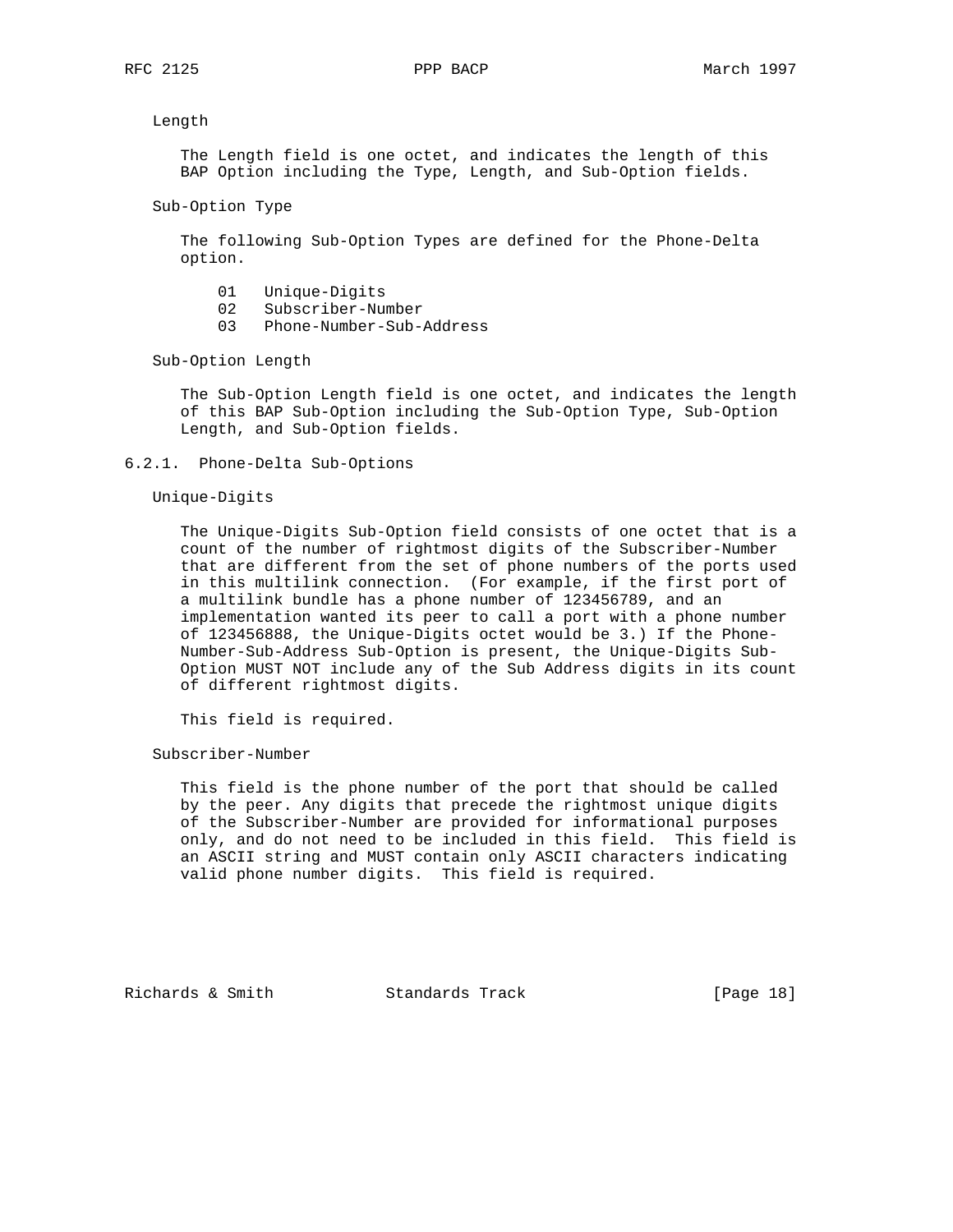Phone-Number-Sub-Address

 This field is the sub address of the port to be called by the peer. This sub-option SHOULD only be used for an ISDN call. This field is an ASCII string and only contains valid phone number digits. This field is optional.

6.3. No-Phone-Number-Needed

Description

 The No-Phone-Number option indicates that the calling implementation is already configured with the phone number of its multilink peer and the answering implementation MUST NOT include the Phone Number option in the response. This may be for security reasons, for configuration reasons, or for any other reason.

This option MAY be used in a Call-Request packet.

 A summary of the No-Phone-Number BAP Option format is shown below. The fields are transmitted from left to right.

 0 1 0 1 2 3 4 5 6 7 8 9 0 1 2 3 4 5 +-+-+-+-+-+-+-+-+-+-+-+-+-+-+-+-+ | Type | Length | +-+-+-+-+-+-+-+-+-+-+-+-+-+-+-+-+

Type

03 for No-Phone-Number.

## Length

2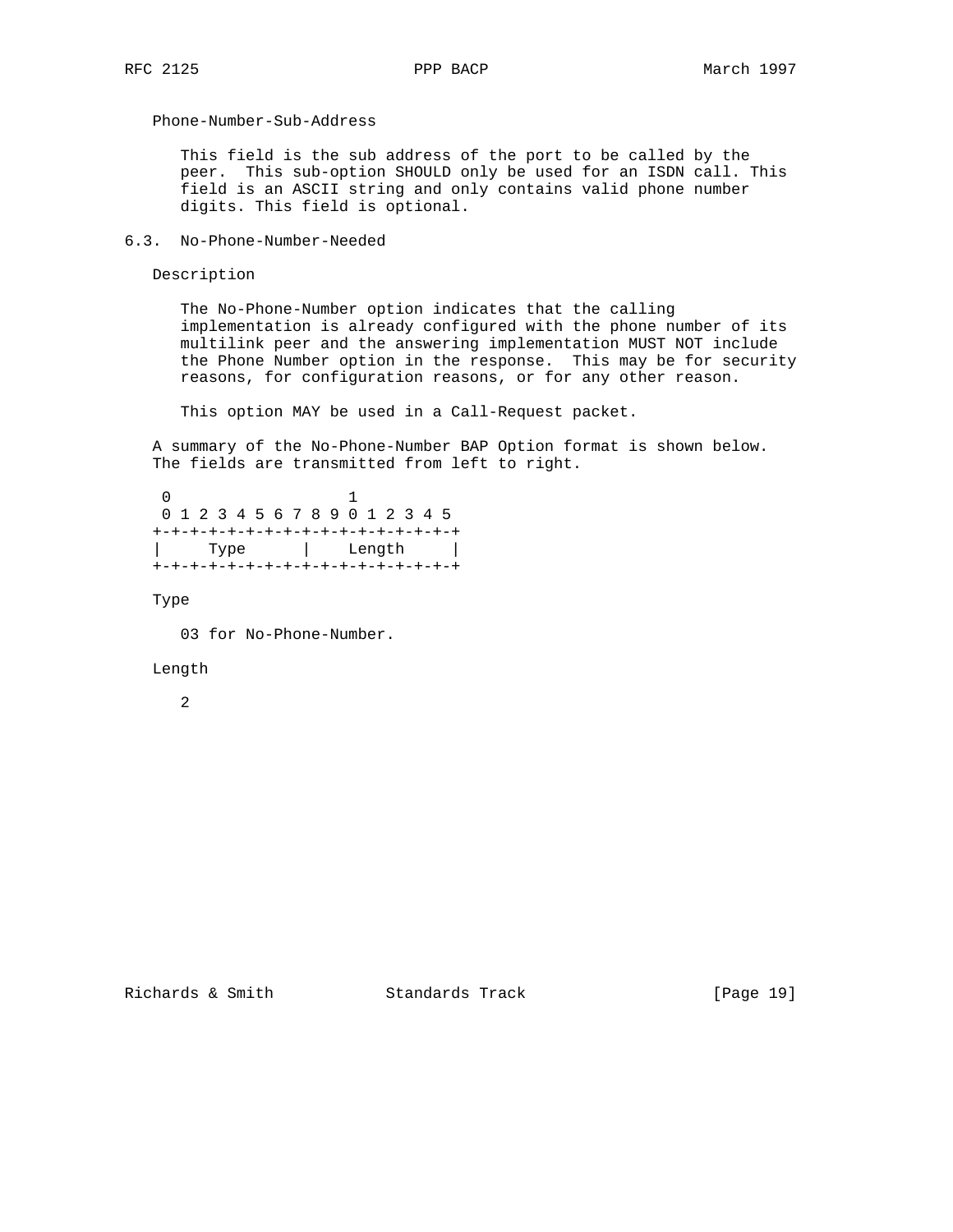# 6.4. Reason

Description

 This option is used to indicate a reason for the Request or Response. It is meant to be used for informational purposes only. This option MAY be used in any BAP packet.

 A summary of the Reason BAP Option format is shown below. The fields are transmitted from left to right.

0  $1$  2 3 0 1 2 3 4 5 6 7 8 9 0 1 2 3 4 5 6 7 8 9 0 1 2 3 4 5 6 7 8 9 0 1 +-+-+-+-+-+-+-+-+-+-+-+-+-+-+-+-+-+-+-+-+-+-+-+-+-+-+-+-+-+-+-+-+ Type | Length | Reason String... +-+-+-+-+-+-+-+-+-+-+-+-+-+-+-+-+-+-+-+-+-+-+-+-+-+-+-+-+-+-+-+-+

Type

04 for Reason.

## Length

 The Length field is one octet, and indicates the length of this BAP Option including the Type, Length and Reason String fields.

## Reason String

 This is an ASCII string. The content of the field is implementation dependent. An implementation MAY ignore the Reason String field.

Richards & Smith Standards Track [Page 20]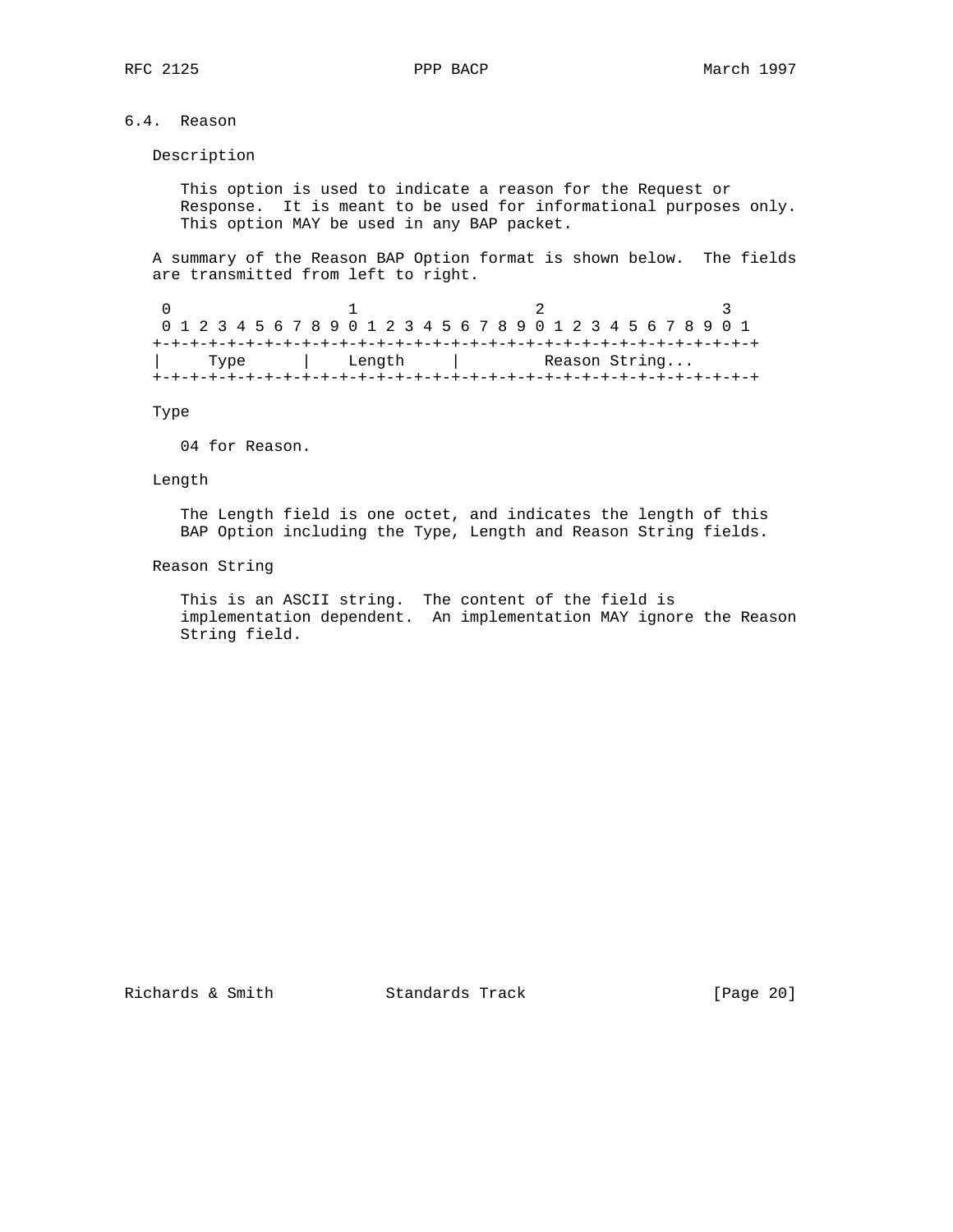# 6.5. Link-Discriminator

## Description

 The Link-Discriminator option MUST be used in a Link-Drop-Query- Request datagram. This option is used to inform the receiver of a Link-Drop-Query-Request of which link will be dropped.

 A summary of the Link-Discriminator BAP Option format is shown below. The fields are transmitted from left to right.

0  $1$  2 3 0 1 2 3 4 5 6 7 8 9 0 1 2 3 4 5 6 7 8 9 0 1 2 3 4 5 6 7 8 9 0 1 +-+-+-+-+-+-+-+-+-+-+-+-+-+-+-+-+-+-+-+-+-+-+-+-+-+-+-+-+-+-+-+-+ | Type | Length | Link Discriminator | +-+-+-+-+-+-+-+-+-+-+-+-+-+-+-+-+-+-+-+-+-+-+-+-+-+-+-+-+-+-+-+-+

Type

05 for Link-Discriminator

## Length

4

Link Discriminator

 The Link Discriminator field is 2 octets in length. It contains the Link Discriminator that was contained in the LCP Link- Discriminator Configuration Option sent by the receiver of the packet containing the Link Discriminator.

# 6.6. Call-Status

Description

 The Call-Status option MUST be used in a Call-Status-Indication datagram. This option is used to inform the receiver of the Call-Status-Indication datagram of the status of the completed call attempt, as well as a possible action that will be taken (if the call failed).

Richards & Smith Standards Track [Page 21]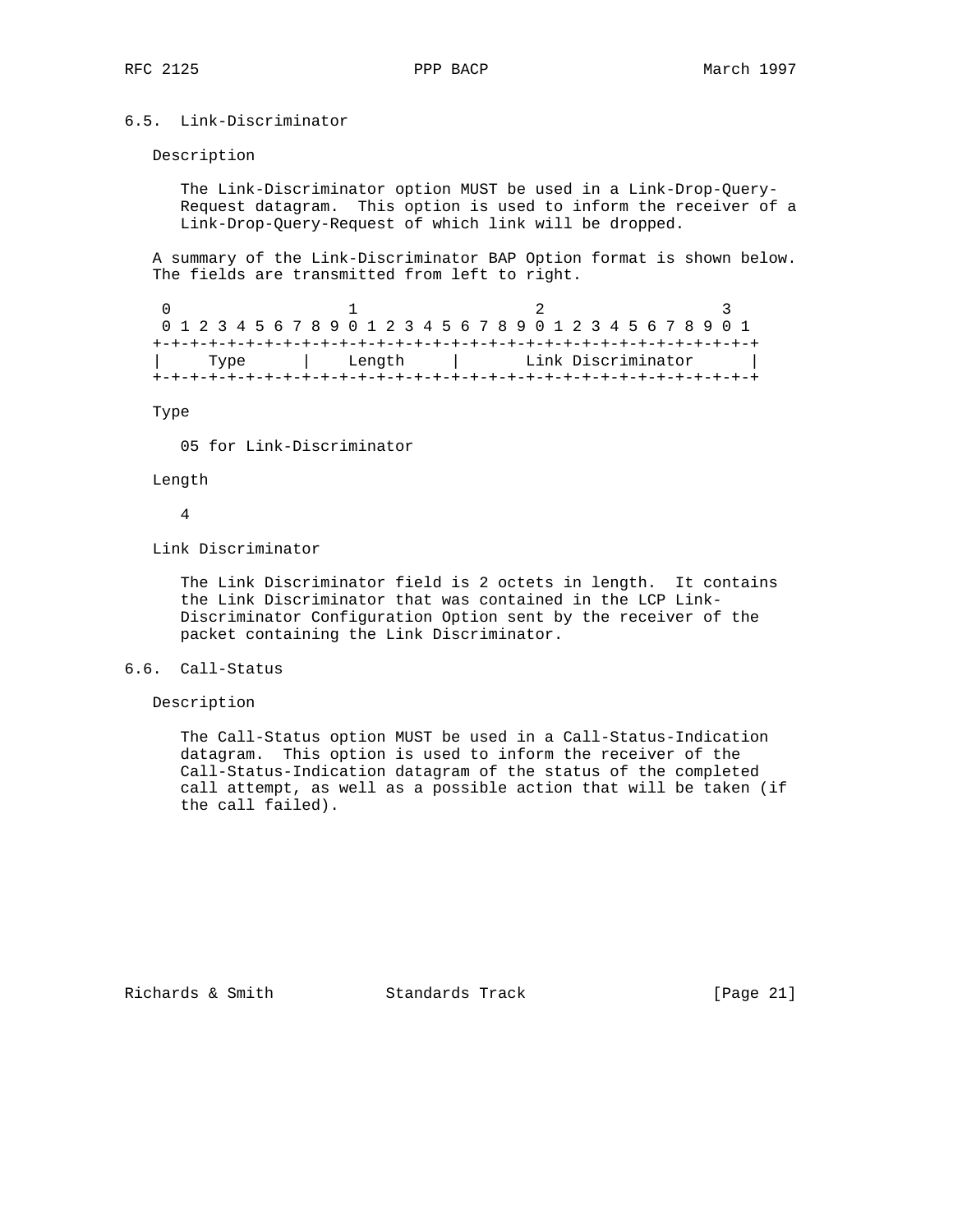A summary of the Call-Status BAP Option format is shown below. The fields are transmitted from left to right.

0  $1$  2 3 0 1 2 3 4 5 6 7 8 9 0 1 2 3 4 5 6 7 8 9 0 1 2 3 4 5 6 7 8 9 0 1 +-+-+-+-+-+-+-+-+-+-+-+-+-+-+-+-+-+-+-+-+-+-+-+-+-+-+-+-+-+-+-+-+ | Type | Length | Status | Action | +-+-+-+-+-+-+-+-+-+-+-+-+-+-+-+-+-+-+-+-+-+-+-+-+-+-+-+-+-+-+-+-+

Type

06 for Call-Status.

Length

4

Status

 The Status field is 1 octet in length. If the call was successful, the value MUST be set to 0. A non-zero value indicates a call failure. A value of 255 indicates a non-specific failure, and a more specific call status MAY be indicated by using the same number as the  $Q.931$  cause value (i.e., 1 is unassigned number, 17 is user busy, etc.)

Action

 The Action octet indicates what action the calling implementation is taking after a failed call. If the call was sucessful, the Action octet MUST be set to 0.

The Action octet can have the following values:

 0 - No retry 1 - Retry

Richards & Smith Standards Track [Page 22]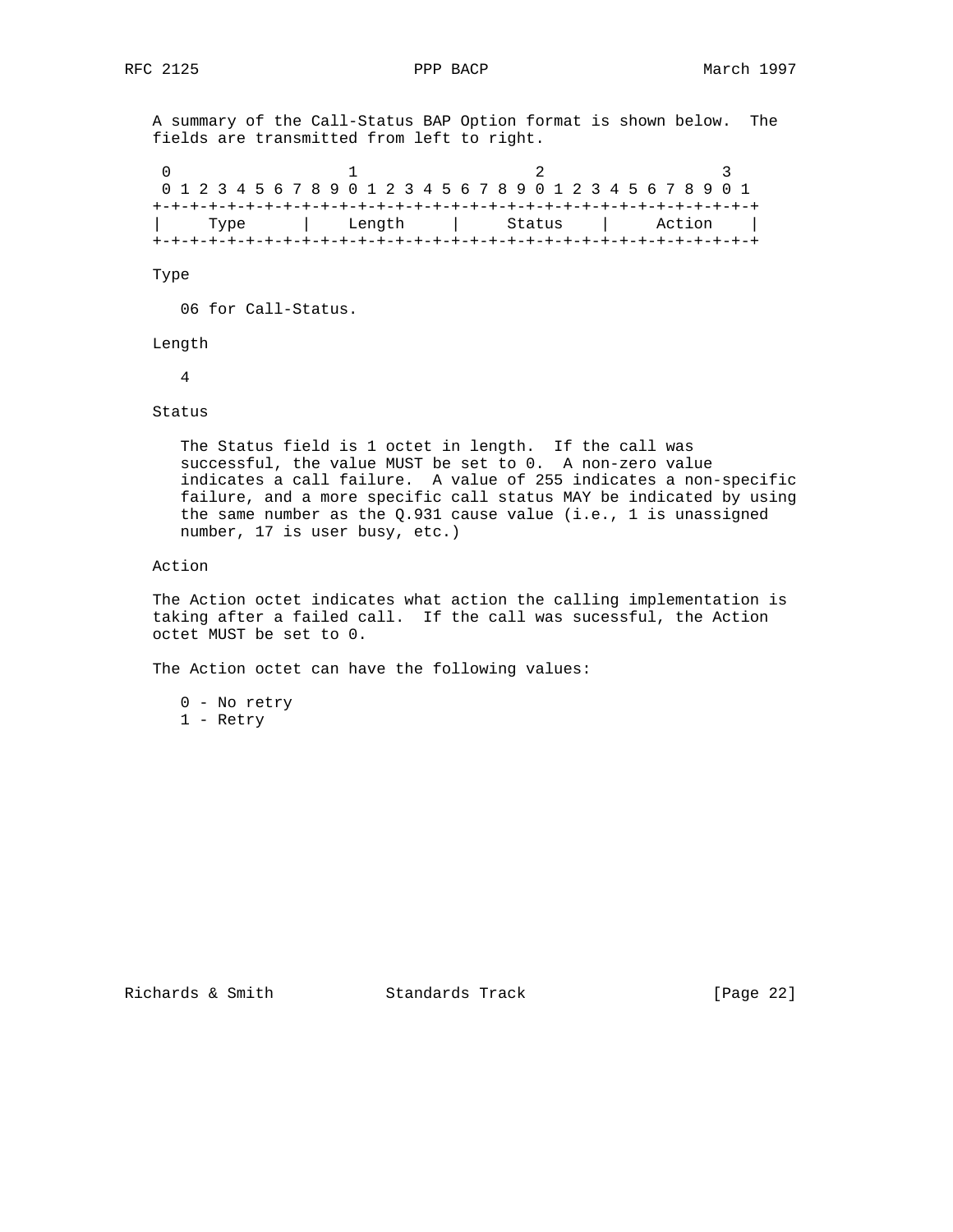## Appendix

List of BAP datagrams and associated fields.

| datagram                                            | mandatory fields         | allowed options                             |
|-----------------------------------------------------|--------------------------|---------------------------------------------|
| Call-Request<br>Call-Response                       | Link-Type                | No-Phone-Number<br>Phone-Delta<br>Link-Type |
| Callback-Request                                    | Link-Type<br>Phone-Delta |                                             |
| Callback-Response                                   |                          | Link-Type                                   |
| Link-Drop-Ouery-Request<br>Link-Drop-Ouery-Response | Link-Discriminator       |                                             |
| Call-Status-Indication<br>Call-Status-Response      | Call-Status              | Phone-Delta                                 |

The Reason option is allowed to be included with any BAP datagram.

## History of BACP

 The first version of BACP was written by Craig Richards of Shiva Corporation. This version was enhanced and improved by the MPCP Working Group, a collaborative effort of 3Com, Ascend, Bay Networks, Cisco, Microsoft, Shiva, US Robotics and Xylogics.

## Acknowledgements

 Kevin Smith of Ascend for his contributions based on his work on the MP+ Specification. Gerry Meyer and Robert Myhill of Shiva for their early comments and improvements. Andy Nicholson of Microsoft for his improvements to the bandwidth management scheme. Dana Blair and Andy Valencia of Cisco, Cheng Chen and Dan Brennan of 3Com for their good ideas as part of the MPCP Working Group. All of the members of the MPCP working group for their ability to work with their competitors with enthusiasm to produce a better protocol for the industry.

## Security Considerations

Security issues are not discussed in this memo.

Richards & Smith Standards Track [Page 23]